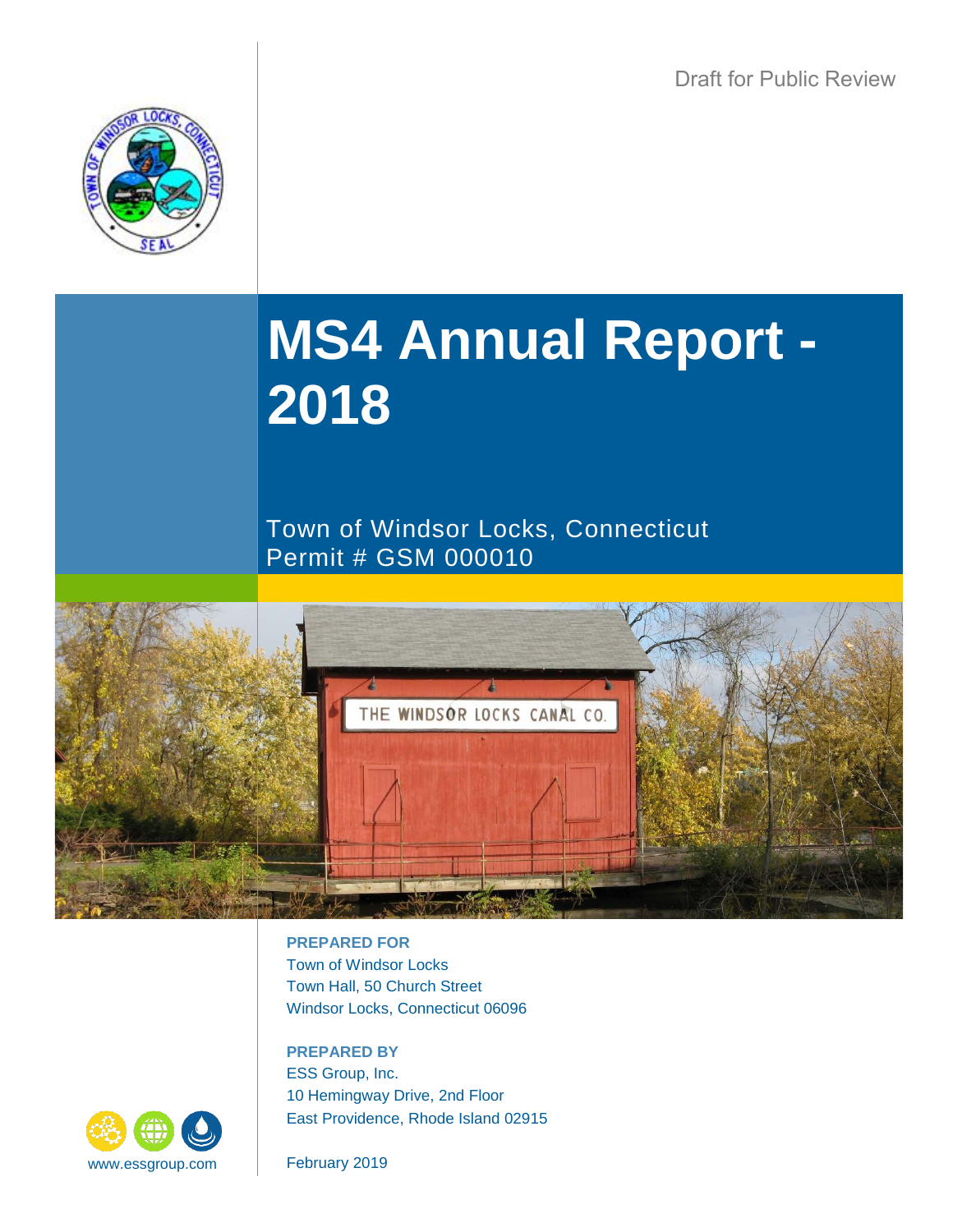

# **TABLE OF CONTENTS**

# **SECTION**

# **PAGE**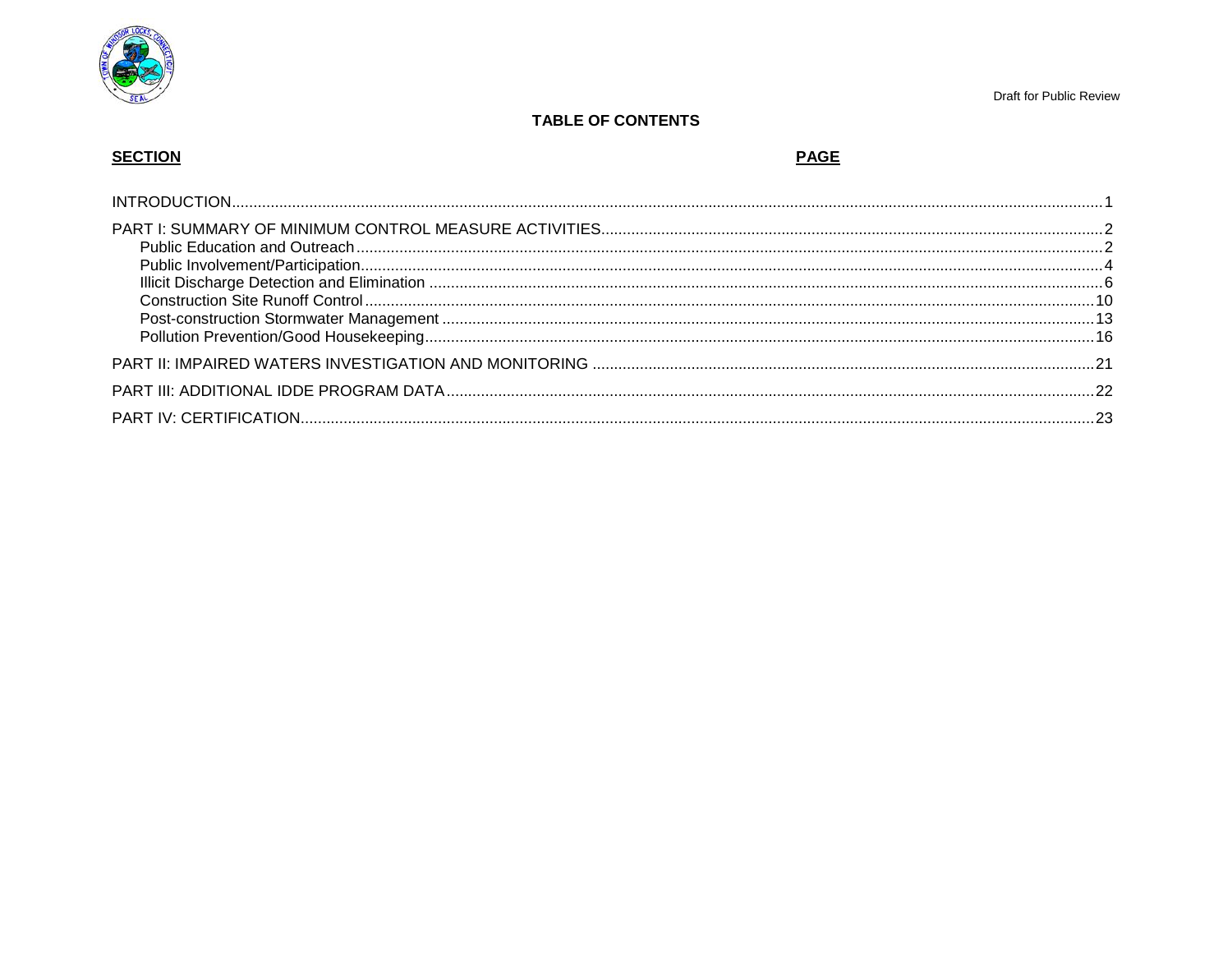

<span id="page-2-0"></span>This report documents the Town of Windsor Locks' efforts to comply with the conditions of the *General Permit for the Discharge of Stormwater from Small Municipal Storm Sewer Systems* (the General Permit) to the maximum extent practicable (MEP) from January 1, 2018 to December 31, 2018. The report is structured to address each minimum control measure (MCM) required by the General Permit, including the following:

- Public Education and Outreach
- Public Involvement and Participation
- Illicit Discharge Detection and Elimination
- Construction Site Runoff Control
- Post-construction Stormwater Management
- Pollution Prevention and Good Housekeeping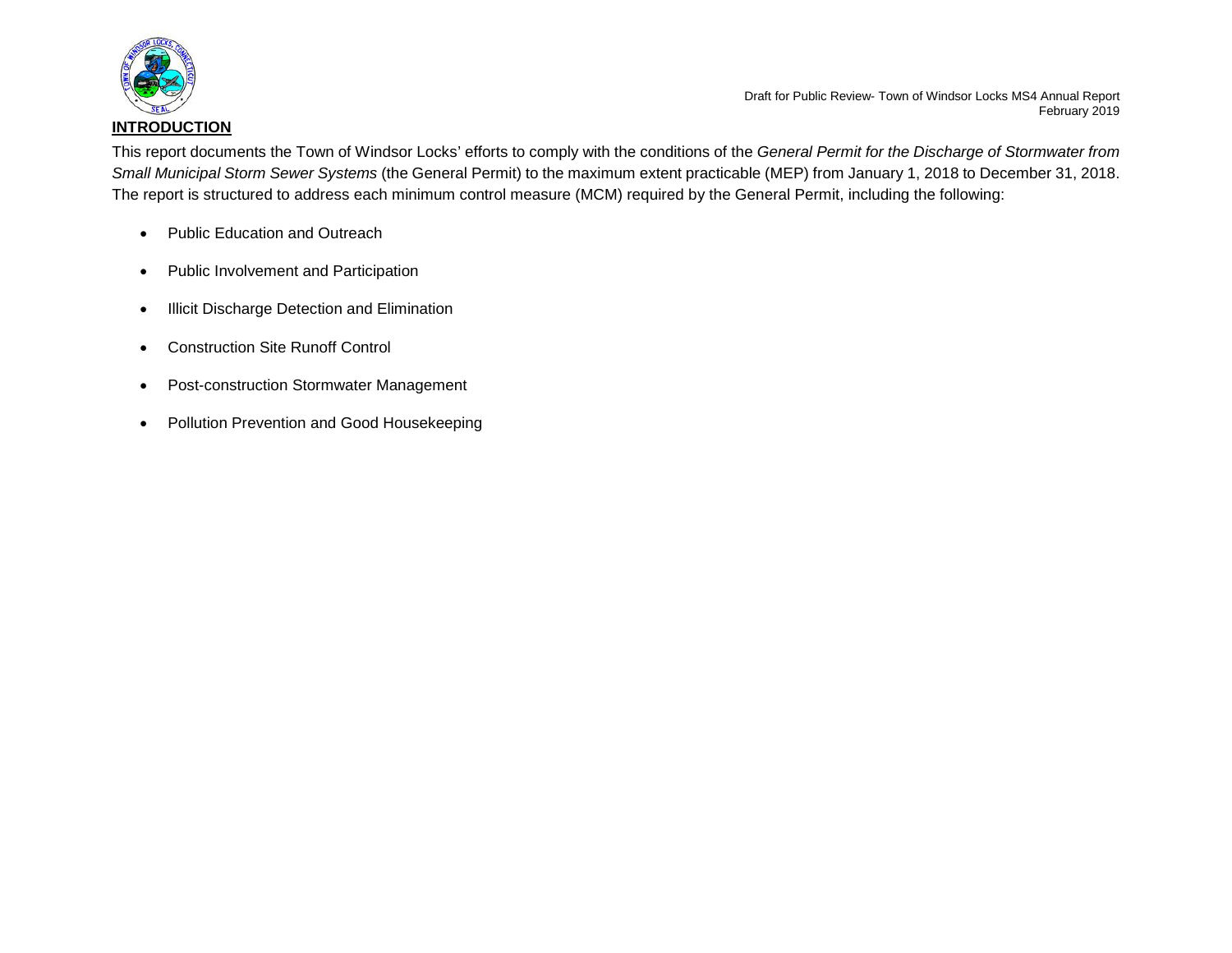

# <span id="page-3-0"></span>**PART I: SUMMARY OF MINIMUM CONTROL MEASURE ACTIVITIES**

# <span id="page-3-1"></span>**Public Education and Outreach**

A summary of the Town's progress under this MCM is presented in the following tables:

| <b>BMP</b>                                                     | <b>Status</b> | <b>Activities in current reporting</b><br>period                                                                                                                                                                                                                                                                                                                                                                                                                                                                                                                                                                                                                                                                                                                                                                        | <b>Measurable goal</b>                                    | Department /<br><b>Person</b><br><b>Responsible</b> | <b>Due</b>     | <b>Date</b><br>completed or<br>projected<br>completion<br>date | <b>Additional details</b>                                                                                                                                    |
|----------------------------------------------------------------|---------------|-------------------------------------------------------------------------------------------------------------------------------------------------------------------------------------------------------------------------------------------------------------------------------------------------------------------------------------------------------------------------------------------------------------------------------------------------------------------------------------------------------------------------------------------------------------------------------------------------------------------------------------------------------------------------------------------------------------------------------------------------------------------------------------------------------------------------|-----------------------------------------------------------|-----------------------------------------------------|----------------|----------------------------------------------------------------|--------------------------------------------------------------------------------------------------------------------------------------------------------------|
| $1 - 1$<br>Implement<br>public<br>education<br>and<br>outreach | Ongoing       | Public Works hosts a stormwater<br>webpage that provides information<br>specific to the MS4, as well as links to<br>key external stormwater resources<br>Informational stormwater posters in<br>public offices that are responsible for<br>issuing permits or are otherwise<br>involved in stormwater pollution<br>prevention<br>150 tote bags and rain gauges<br>distributed to promote awareness of<br>stormwater management issues<br>A bulletin board specific to<br>stormwater management with helpful<br>tips, facts as well as the local<br>hotline/reporting process has been<br>placed at Town Hall<br>Outreach to Planning and Zoning,<br>Inland Wetlands and Board of<br>Finance to explain the overall<br>importance of sustainable and best<br>management practices. A workshop<br>was held in April 2018. | Public education<br>program is implemented<br>and tracked | Department<br>of Public<br><b>Works</b>             | Jul 1,<br>2018 | Jul 1, 2017<br>(Ongoing)                                       | The webpage is<br>currently housed at<br>the following web<br>address:<br>https://www.windso<br>rlocksct.org/<br>/public-<br>works/stormwater-<br>management |

# **Table 1.1 Public Education and Outreach BMP Summary**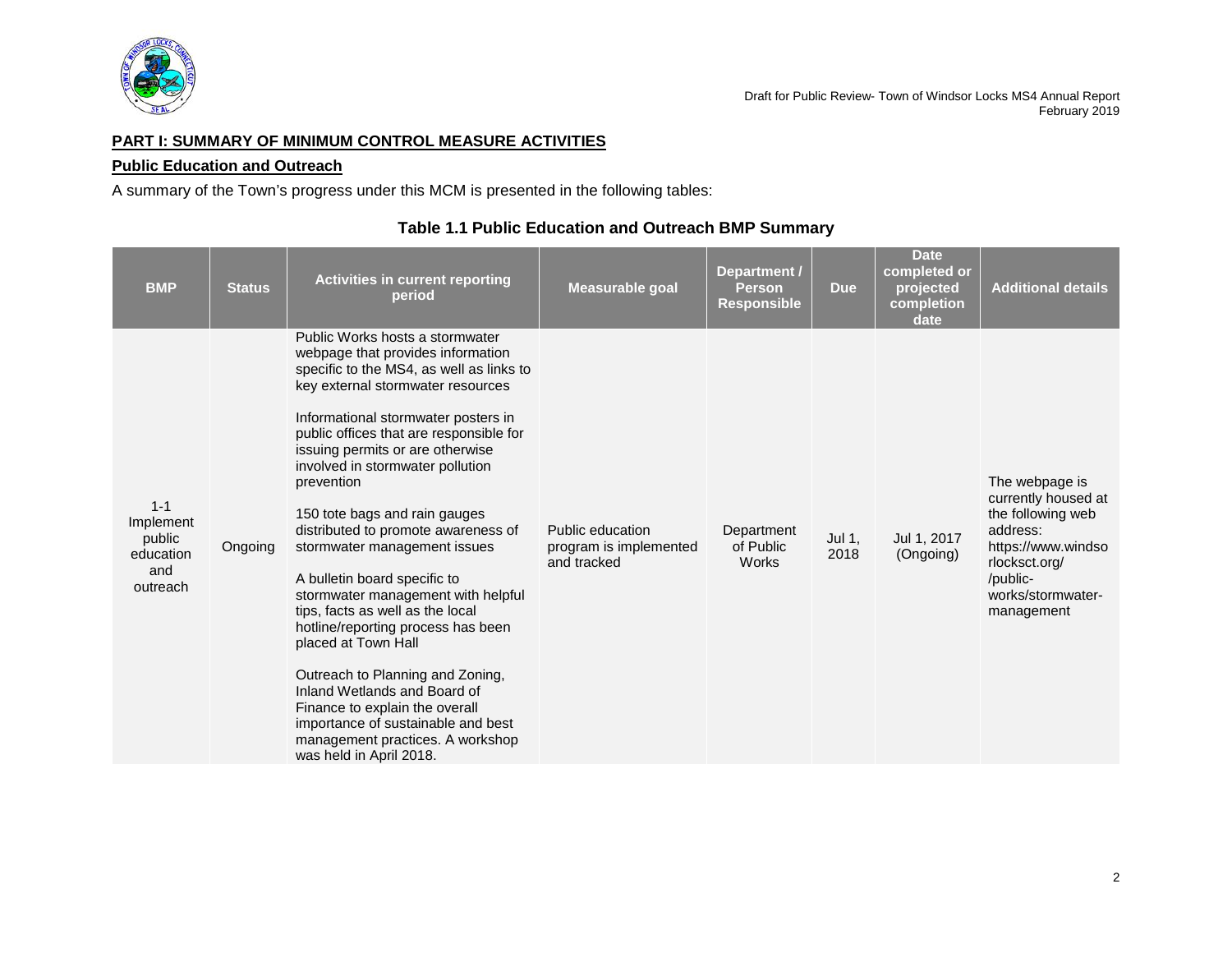

| <b>BMP</b>                                                                   | <b>Status</b> | <b>Activities in current reporting</b><br>period                                                    | Measurable goal                                                                       | Department /<br><b>Person</b><br><b>Responsible</b> | <b>Due</b>     | <b>Date</b><br>completed or<br>projected<br>completion<br>date | <b>Additional details</b>                                                                                                                                                                                                        |
|------------------------------------------------------------------------------|---------------|-----------------------------------------------------------------------------------------------------|---------------------------------------------------------------------------------------|-----------------------------------------------------|----------------|----------------------------------------------------------------|----------------------------------------------------------------------------------------------------------------------------------------------------------------------------------------------------------------------------------|
| $1 - 2$<br>Address<br>education/<br>outreach for<br>pollutants of<br>concern | Ongoing       | Posted link to educational materials<br>on Town's stormwater webpage (see<br><b>BMP 1-1)</b>        | Educational materials<br>on pollutants of concern<br>are distributed and/or<br>posted | Department<br>of Public<br><b>Works</b>             | Jul 1,<br>2018 | Jul 1, 2017<br>(Ongoing)                                       |                                                                                                                                                                                                                                  |
| $1 - 3$<br>Inspection<br>and<br>maintenance<br>0f<br>watercourse<br>signage  | Ongoing       | Signage inspected for conformance<br>and visibility. Inspection and<br>maintenance records tracked. | Inspections and<br>maintenance of signage<br>are completed and<br>tracked             | Department<br>of Public<br><b>Works</b>             | Jul 1,<br>2017 | Jul 1, 2017<br>(Ongoing)                                       | Visual inspections<br>are part of the<br>routine as PW<br>employees travel<br>routes across<br>Town. Additionally,<br>the Highway<br>Foreman makes<br>routine specific<br>inspections at a<br>minimum of four<br>times per year. |

# **1.2 Describe any Public Education and Outreach activities planned for the next year, if applicable.**

Continue ongoing public education and outreach activities. This year we will be working with the High School Honors science class in planning, designing and constructing one green infrastructure project at the schools.

# **Table 1.3 Details of activities implemented to educate the community on stormwater**

| <b>Program Element/Activity</b>                                                                                  | <b>Audience (and</b><br>number of people<br>reached) | Topic(s) covered         | <b>Pollutant of Concern</b><br>addressed (if<br>applicable) | Responsible dept. or partner org. |
|------------------------------------------------------------------------------------------------------------------|------------------------------------------------------|--------------------------|-------------------------------------------------------------|-----------------------------------|
| 1-1 Implement public education and<br>outreach – outreach event at Windsor Locks<br>High School                  | <b>Students</b><br>(approximately 150)               | Green<br>infrastructure  | Multiple                                                    | Department of Public Works        |
| 1-2 Address education/outreach for<br>pollutants of concern – provide educational<br>materials to general public | General public (175)                                 | Stormwater<br>pollutants | Nitrogen, phosphorus,<br>bacteria, and mercury              | Department of Public Works        |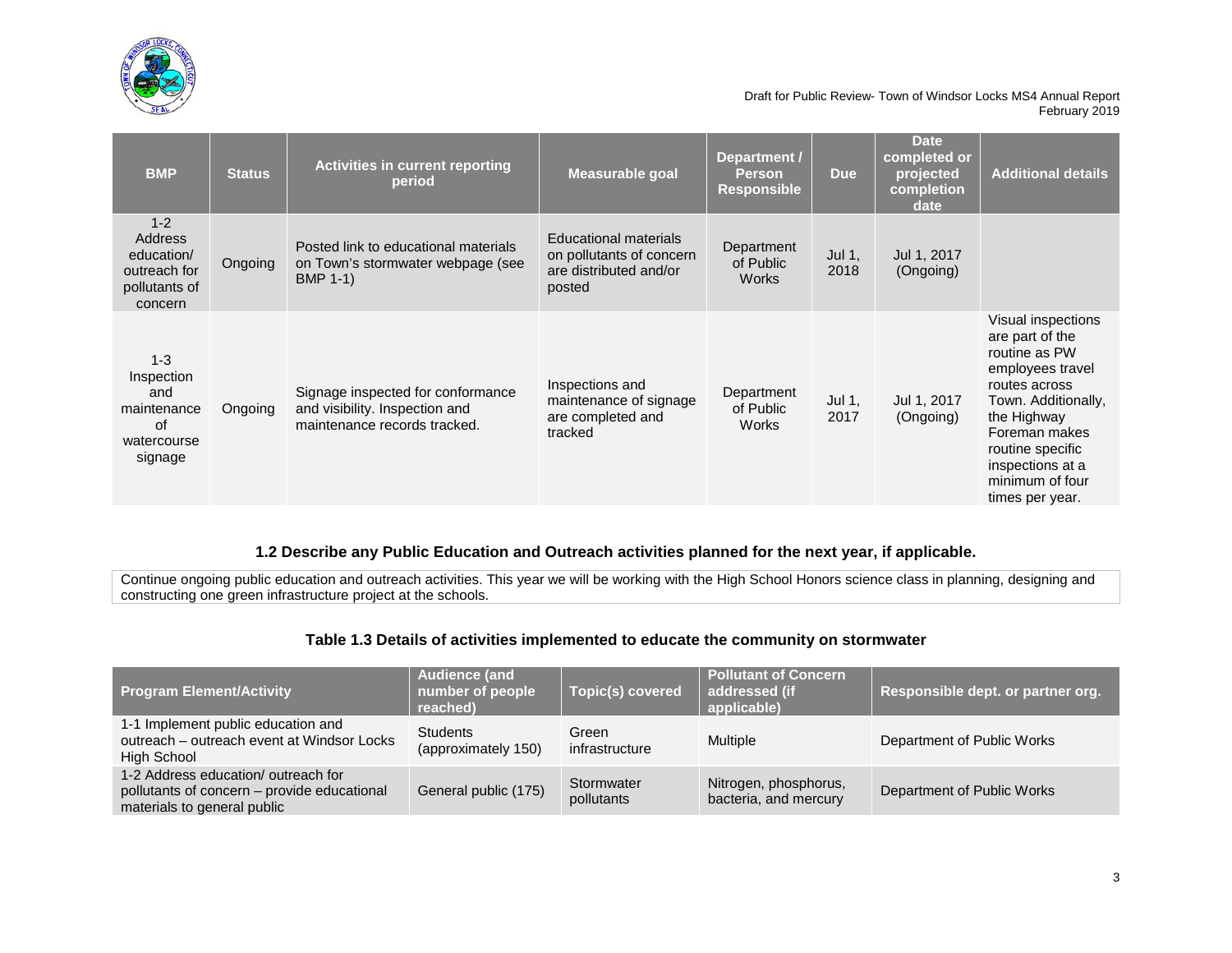

# <span id="page-5-0"></span>**Public Involvement/Participation**

A summary of the Town's progress under this MCM is presented in the following tables:

| <b>BMP</b>                                                                           | <b>Status</b>        | <b>Activities in</b><br>current<br>reporting period                                                     | <b>Measurable</b><br>goal                                                                                     | Department /<br><b>Person</b><br><b>Responsible</b>             | <b>Due</b>                                                           | <b>Date</b><br>completed or<br>projected<br>completion<br>date                                                        | <b>Additional details</b>                                                                                                                                                     |  |
|--------------------------------------------------------------------------------------|----------------------|---------------------------------------------------------------------------------------------------------|---------------------------------------------------------------------------------------------------------------|-----------------------------------------------------------------|----------------------------------------------------------------------|-----------------------------------------------------------------------------------------------------------------------|-------------------------------------------------------------------------------------------------------------------------------------------------------------------------------|--|
| $2 - 1$<br>Comply with<br>public notice                                              | Complete             | Stormwater<br>Management<br>Plan developed<br>and posted for<br>public review                           | Public                                                                                                        |                                                                 | Apr 3,<br>2017                                                       | Stormwater<br>Management<br>Plan received<br>by DEEP on<br>May 2, 2017                                                |                                                                                                                                                                               |  |
| requirements<br>for the<br>Stormwater<br>Management<br>Plan and<br>Annual<br>Reports | Complete<br>for 2018 | <b>Annual Report</b><br>developed,<br>posted for public<br>review, and<br>submitted to<br><b>DEEP</b>   | notifications<br>Department<br>of Public<br>are made<br>according to<br><b>Works</b><br>required<br>schedules |                                                                 | Feb<br>15,<br>2018<br>(Public<br>Draft)<br>Apr 1,<br>2018<br>(Final) | Posted March<br>2018 for<br>public review<br>Submitted to<br>DEEP on<br>April 2, 2018<br>(Ongoing on<br>annual basis) | The Stormwater Management Plan and Annual<br>Reports are posted on the Town's stormwater<br>webpage:<br>https://www.windsorlocksct.org/<br>public-works/stormwater-management |  |
| $2 - 2$<br>Support<br>Community<br>Clean-Ups                                         | Complete<br>for 2018 | Five community<br>clean-up events<br>were completed<br>in 2018 with<br>assistance from<br>Town offices. | Clean-up<br>assistance<br>provided on<br>an annual<br>basis and<br>tracked                                    | Department<br>of Public<br>Works/<br>Conservation<br>Commission | Jun 30,<br>2018                                                      | Jun 30, 2018<br>(Ongoing on<br>annual basis)                                                                          |                                                                                                                                                                               |  |

# **Table 2.1 Public Involvement/Participation BMP Summary**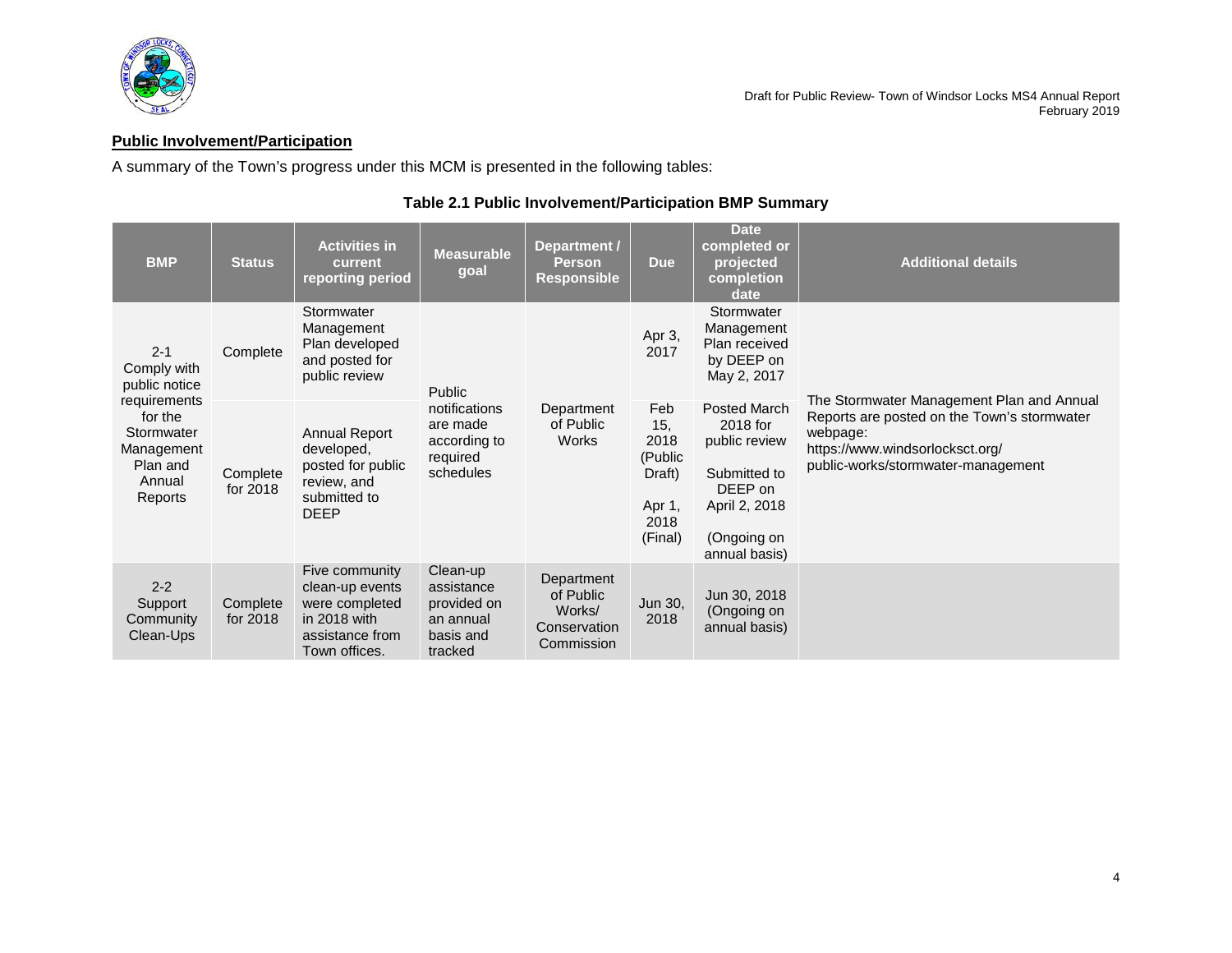

# **2.2 Describe any Public Involvement/Participation activities planned for the next year, if applicable**

| <u>Waterway / Park Clean Up </u><br><b>Schedule</b>                                                                                          | Occurrence:           | <b>Department / Person Responsible</b>          |  |  |  |
|----------------------------------------------------------------------------------------------------------------------------------------------|-----------------------|-------------------------------------------------|--|--|--|
| <b>Waterworks Brook</b>                                                                                                                      | Annually in April/May | Scouts, Conservation Commission                 |  |  |  |
| Source to Sea - CT River Trail                                                                                                               | Annually in Sept.     | Conservation Commission, Friends of the Canal   |  |  |  |
| <b>Spring Park</b>                                                                                                                           | Annually in Sept.     | Youth Services, Scouts, Conservation Commission |  |  |  |
| Pesci Park                                                                                                                                   | Annually in Sept.     | Youth Services, Scouts, Conservation Commission |  |  |  |
| Main Street<br>Annually May and Sept.<br>First Selectman's Office and Friends                                                                |                       |                                                 |  |  |  |
|                                                                                                                                              |                       | <b>Other Public Involvement Activities</b>      |  |  |  |
| Open Space Flyer into all residential Tax Bills regarding Open Space Fundraiser / Rain Barrel Sale, general stormwater education information |                       |                                                 |  |  |  |
| Stormwater Spring Workshop (Staff and Volunteer Commission Members)                                                                          |                       |                                                 |  |  |  |

# **Table 2.3 Public Involvement/Participation reporting metrics**

| <b>Metrics</b>                                                        | <b>Implemented</b> | <b>Date</b> | <b>Posted</b>                                                                      |
|-----------------------------------------------------------------------|--------------------|-------------|------------------------------------------------------------------------------------|
| Availability of the Stormwater Management Plan<br>announced to public | Yes                | May 2, 2017 | https://www.windsorlocksct.org/departments/public-works/stormwater-<br>information |
| Availability of Annual Report announced to public                     | Yes                | March 2018  | https://www.windsorlocksct.org/departments/public-works/stormwater-<br>information |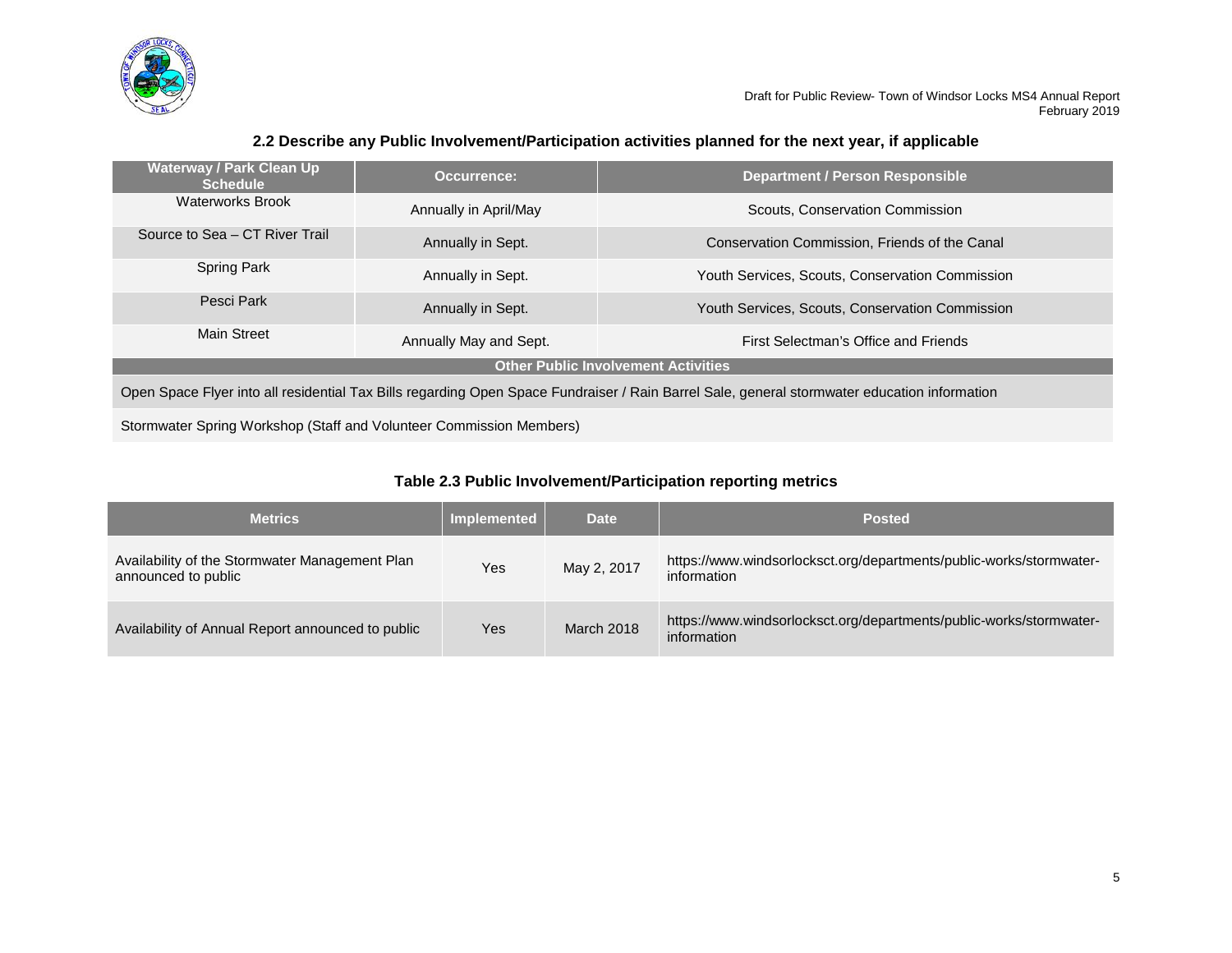

# <span id="page-7-0"></span>**Illicit Discharge Detection and Elimination**

A summary of the Town's progress under this MCM is presented in the following tables:

# **Table 3.1 Illicit Discharge Detection and Elimination BMP Summary**

| <b>BMP</b>                                                                                        | <b>Status</b>   | <b>Activities in current</b><br>reporting period                                                                                                    | <b>Measurable</b><br>goal                                                                 | Department /<br><b>Person</b><br><b>Responsible</b> | <b>Due</b>     | <b>Date</b><br>completed<br>or projected<br>completion<br>date | <b>Additional details</b>                                                                                                                                                                                                                                                                                                                                                                                                   |
|---------------------------------------------------------------------------------------------------|-----------------|-----------------------------------------------------------------------------------------------------------------------------------------------------|-------------------------------------------------------------------------------------------|-----------------------------------------------------|----------------|----------------------------------------------------------------|-----------------------------------------------------------------------------------------------------------------------------------------------------------------------------------------------------------------------------------------------------------------------------------------------------------------------------------------------------------------------------------------------------------------------------|
| $3 - 1$<br>Develop<br>written IDDE<br>program                                                     | In.<br>progress | Draft IDDE program<br>developed                                                                                                                     | <b>Written IDDE</b><br>program<br>developed                                               | Department<br>of Public<br><b>Works</b>             | Jul 1,<br>2018 | Jun 29, 2018                                                   |                                                                                                                                                                                                                                                                                                                                                                                                                             |
| $3-2$<br>Develop list<br>and maps of<br>all MS4<br>stormwater<br>outfalls in<br>priority<br>areas | In<br>progress  | List of stormwater outfalls in<br>priority areas developed<br>The Town's stormwater atlas<br>has been updated and brought<br>into a GIS geodatabase | Outfall<br>database and<br>maps<br>developed                                              | Department<br>of Public<br><b>Works</b>             | Jul 1,<br>2019 | Anticipate<br>completing by<br>deadline                        |                                                                                                                                                                                                                                                                                                                                                                                                                             |
| $3 - 3$<br>Implement<br>citizen<br>reporting<br>program                                           | Complete        | The Town received one citizen<br>reports and investigated one                                                                                       | Citizen<br>reporting<br>system<br>established.<br>Reports<br>investigated<br>and tracked. | Department<br>of Public<br>Works                    | Jul 1,<br>2017 | Jul 1, 2017                                                    | Citizens may report suspected illicit<br>discharges to the MS4 through a<br>hotline phone number for confidential<br>reporting, as well as by emailing the<br>Public Works Director. Reports<br>submitted through this system will be<br>investigated and the outcomes of<br>each investigation will be tracked.<br>The program will be updated, as<br>necessary, to facilitate citizen<br>reporting of illicit discharges. |
| $3 - 4$<br>Establish<br>legal<br>authority to<br>prohibit illicit<br>discharges                   | Complete        | No amendments to report in<br>2018                                                                                                                  | Amended<br>ordinance<br>and/or<br>regulations<br>adopted (as<br>needed)                   | Department<br>of Public<br><b>Works</b>             | Jul 1,<br>2018 | Jul 1, 2017<br>(Amendments<br>as needed)                       | Illicit discharges are currently<br>prohibited under Chapter 307 of the<br>Windsor Locks Code of Ordinances.                                                                                                                                                                                                                                                                                                                |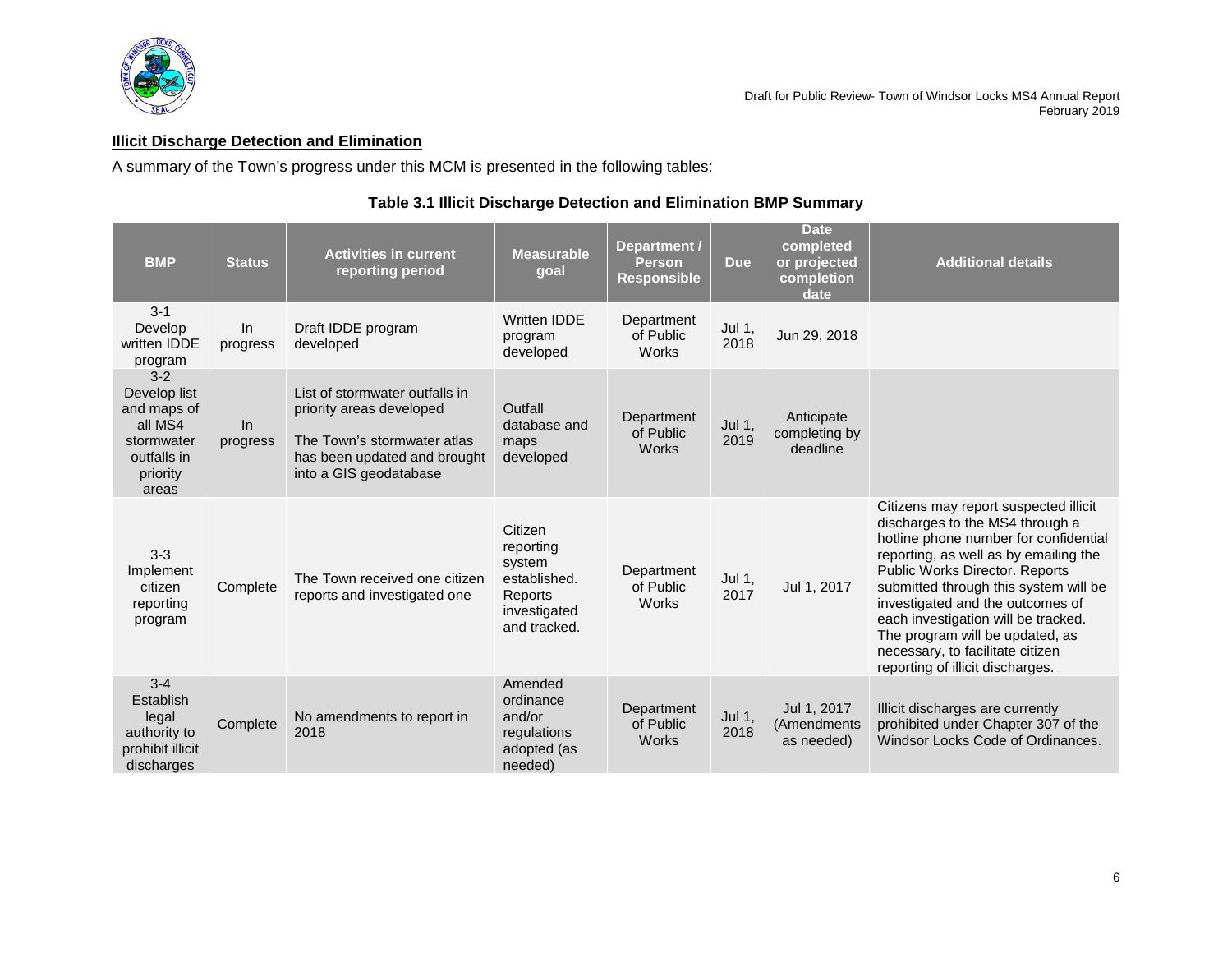

| <b>BMP</b>                                                                           | <b>Status</b>        | <b>Activities in current</b><br>reporting period                                                                                                                                                                                          | Measurable<br>goal                                                                                                    | Department /<br><b>Person</b><br><b>Responsible</b> | <b>Due</b>          | <b>Date</b><br>completed<br>or projected<br>completion<br>date | <b>Additional details</b>                                                                                                                                                      |
|--------------------------------------------------------------------------------------|----------------------|-------------------------------------------------------------------------------------------------------------------------------------------------------------------------------------------------------------------------------------------|-----------------------------------------------------------------------------------------------------------------------|-----------------------------------------------------|---------------------|----------------------------------------------------------------|--------------------------------------------------------------------------------------------------------------------------------------------------------------------------------|
| $3-5$<br>Develop<br>record<br>keeping<br>system for<br><b>IDDE</b><br>tracking       | Complete             | No additional activities                                                                                                                                                                                                                  | <b>IDDE</b> database<br>developed                                                                                     | Department<br>of Public<br>Works                    | Jul 1,<br>2017      | Jul 1, 2017<br>(Revised as<br>needed)                          | IDDE database will be linked to MS4<br>geodatabase (BMP 3-2) once<br>complete                                                                                                  |
| $3-6$<br>Address<br><b>IDDE</b> in<br>areas with<br>pollutants of<br>concern         | Ongoing              | Outfall inspections were<br>conducted during dry weather<br>conditions<br>Video surveillance of drainage<br>infrastructure is required prior<br>to engineering of sanitary,<br>drainage, or road surface to<br>identify cross-connections | <b>Illicit</b><br>discharges<br>screened,<br>tracked, and<br>eliminated in<br>areas with<br>pollutants of<br>concern. | Department<br>of Public<br>Works                    | Jun<br>30.<br>2018  | Jun 30, 2018.<br>Ongoing<br>thereafter                         | IDDE program will be refined to focus<br>more on priority outfalls as other<br>IDDE BMP components are<br>advanced and allow for more<br>systematic investigation and tracking |
| $3 - 7$<br>Support<br>hazardous<br>waste<br>collection<br>and<br>recycling<br>events | Complete<br>for 2018 | The Town hosted the annual<br><b>Hazardous Waste Collection</b><br>Day event on October 13,<br>2018                                                                                                                                       | Hazardous<br>waste<br>collection<br>event held and<br>results tracked                                                 | Department<br>of Public<br>Works                    | June<br>30,<br>2018 | By Jun 30,<br>2018<br>(Ongoing on<br>annual basis)             | Event encourages residents of the<br>Windsor Locks MS4 and other<br>nearby communities to properly<br>dispose of household hazardous<br>waste                                  |

## **3.2 Describe any IDDE activities planned for the next year, if applicable.**

Continue to implement and track prioritized IDDE activities in the MS4.

Continue to update maps of MS4 stormwater outfalls and drainage networks in priority areas.

Dry weather outfall screening will continue in 2019. Illicit discharges will continue to be investigated and eliminated, as they are discovered.

The Windsor Locks Department of Public Works, in coordination with The Metropolitan District, plans to support a community Hazardous Waste Collection Day event in 2019.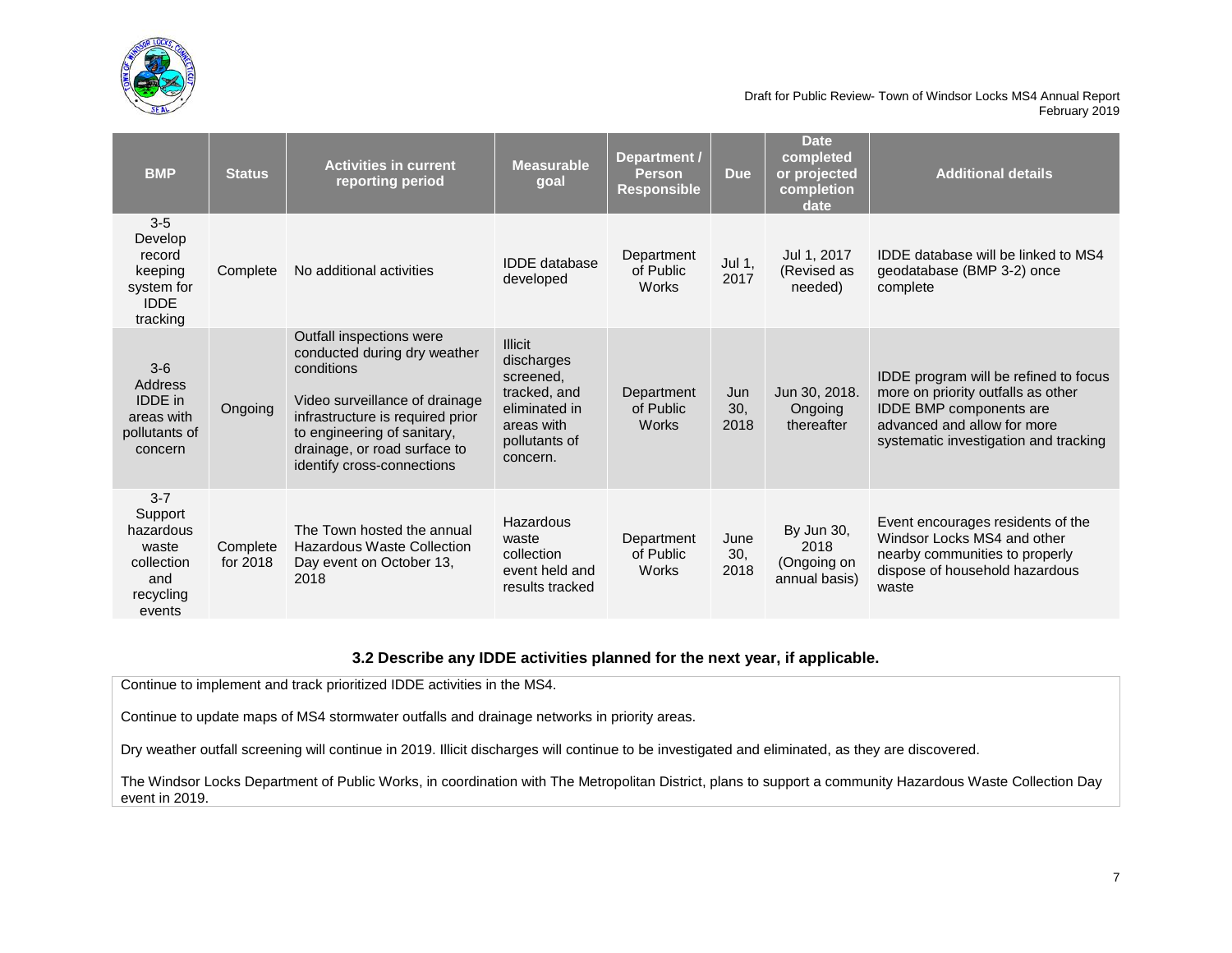

# **Table 3.3 List of citizen reports of suspected illicit discharges received during this reporting period.**

| <b>Date of Report</b> | Location / suspected source | ∣ Response taken |
|-----------------------|-----------------------------|------------------|
| None received in 2018 | N/A                         | N/A              |

## **Table 3.4 Records of illicit discharges occurring during the reporting period and SSOs occurring July 2012 through end of reporting period**

| <b>Location</b><br>(Lat long/ street<br>crossing /address<br>and receiving<br>water) | Date and<br>duration of<br>occurrence | Discharge to<br>MS4 or<br>surface<br>water | <b>Estimated</b><br>volume<br>discharged | Known or<br>suspected<br>cause /<br><b>Responsible</b><br>party | <b>Corrective measures planned and</b><br>completed (include dates)            | <b>Sampling</b><br>data (if<br>applicable) |
|--------------------------------------------------------------------------------------|---------------------------------------|--------------------------------------------|------------------------------------------|-----------------------------------------------------------------|--------------------------------------------------------------------------------|--------------------------------------------|
| Oak Street<br><b>Connecticut River</b>                                               | <b>Unknown</b><br>duration            | MS4                                        | <b>Unknown</b>                           | Residential<br>sanitary<br>connection to<br>the MS4             | Connection will be redirected to sanitary sewer<br>(scheduled for spring 2019) | N/A                                        |

## **3.5 Briefly describe the method used to track illicit discharge reports, responses to those reports, and who was responsible for tracking this information.**

Illicit discharges are reported directly to the Director of Public Works, who coordinates the investigation, response, and tracking of each incident. Additional details on means and methods are available in the IDDE Plan.

# **Table 3.6 Summary of actions taken to address septic failures**

| Location and nature of structure with failing<br>septic systems | Actions taken to respond to and address the<br><b>failures</b> | Impacted waterbody or watershed, if known |
|-----------------------------------------------------------------|----------------------------------------------------------------|-------------------------------------------|
| No septic failures identified in 2018                           |                                                                |                                           |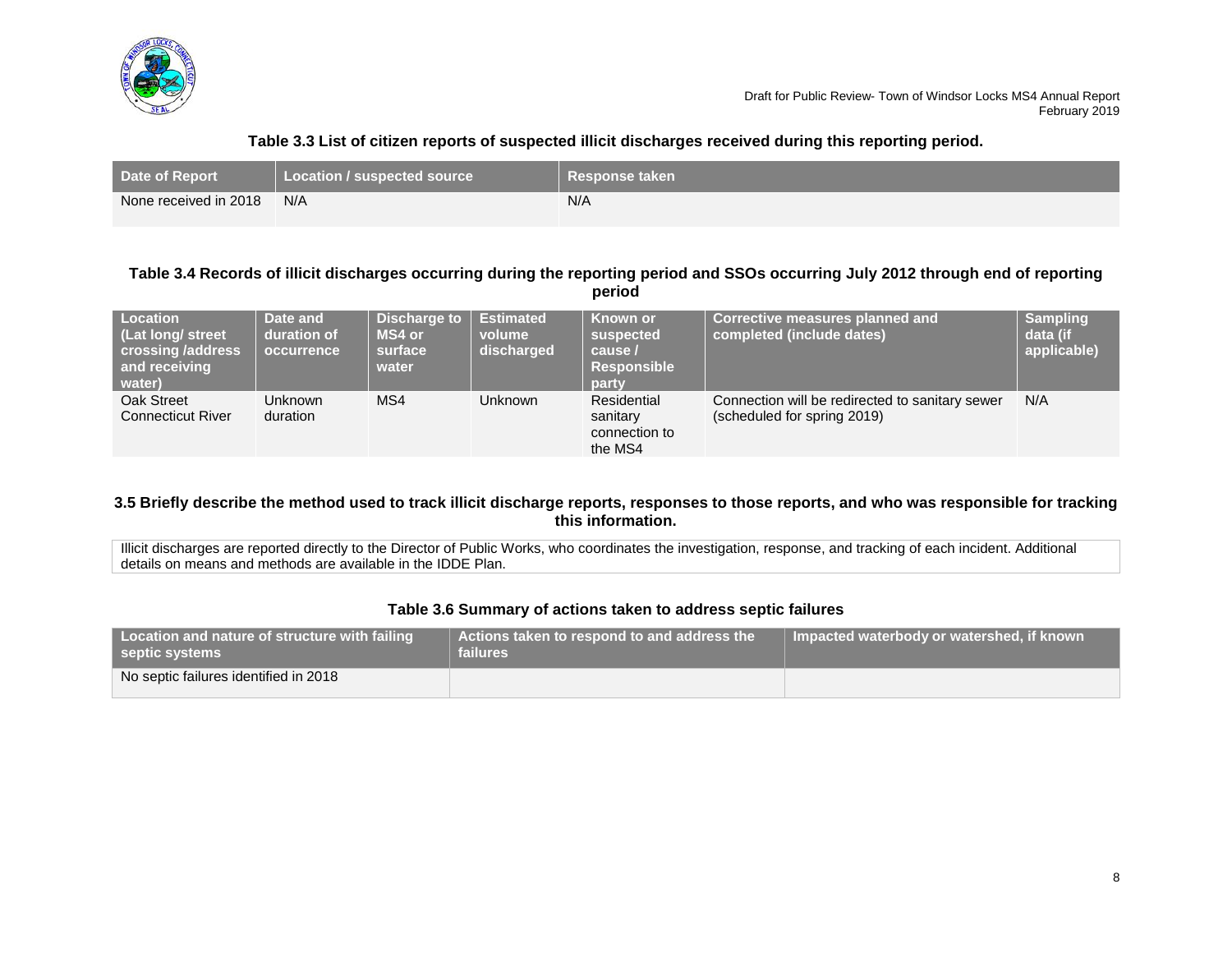

# **Table 3.7 IDDE reporting metrics**

| <b>Metrics</b>                                                       | Value                     |
|----------------------------------------------------------------------|---------------------------|
| Estimated or actual number of MS4 outfalls                           | 91                        |
| Estimated or actual number of interconnections                       | Determination in progress |
| Outfall mapping complete                                             | 100%                      |
| Interconnection mapping complete                                     | Determination in progress |
| System-wide mapping complete (detailed MS4 infrastructure)           | Determination in progress |
| Outfall assessment and priority ranking                              | 10%                       |
| Dry weather screening of all High and Low priority outfalls complete |                           |
| Catchment investigations complete                                    | $\Omega$                  |
| Estimated percentage of MS4 catchment area investigated              | $0\%$                     |

## **3.8 Briefly describe the IDDE training for employees involved in carrying out IDDE tasks including what type of training is provided and how often is it given** (minimum once per year).

IDDE training for employees is provided on an ongoing basis. Training has included the following topics: general goals and objectives of the Stormwater Management Plan, identification and reporting of illicit discharges and improper waste disposal, spill response protocols and respective responsibilities of involved personnel, street sweeping, green infrastructure, and revegetation of erosion-prone areas.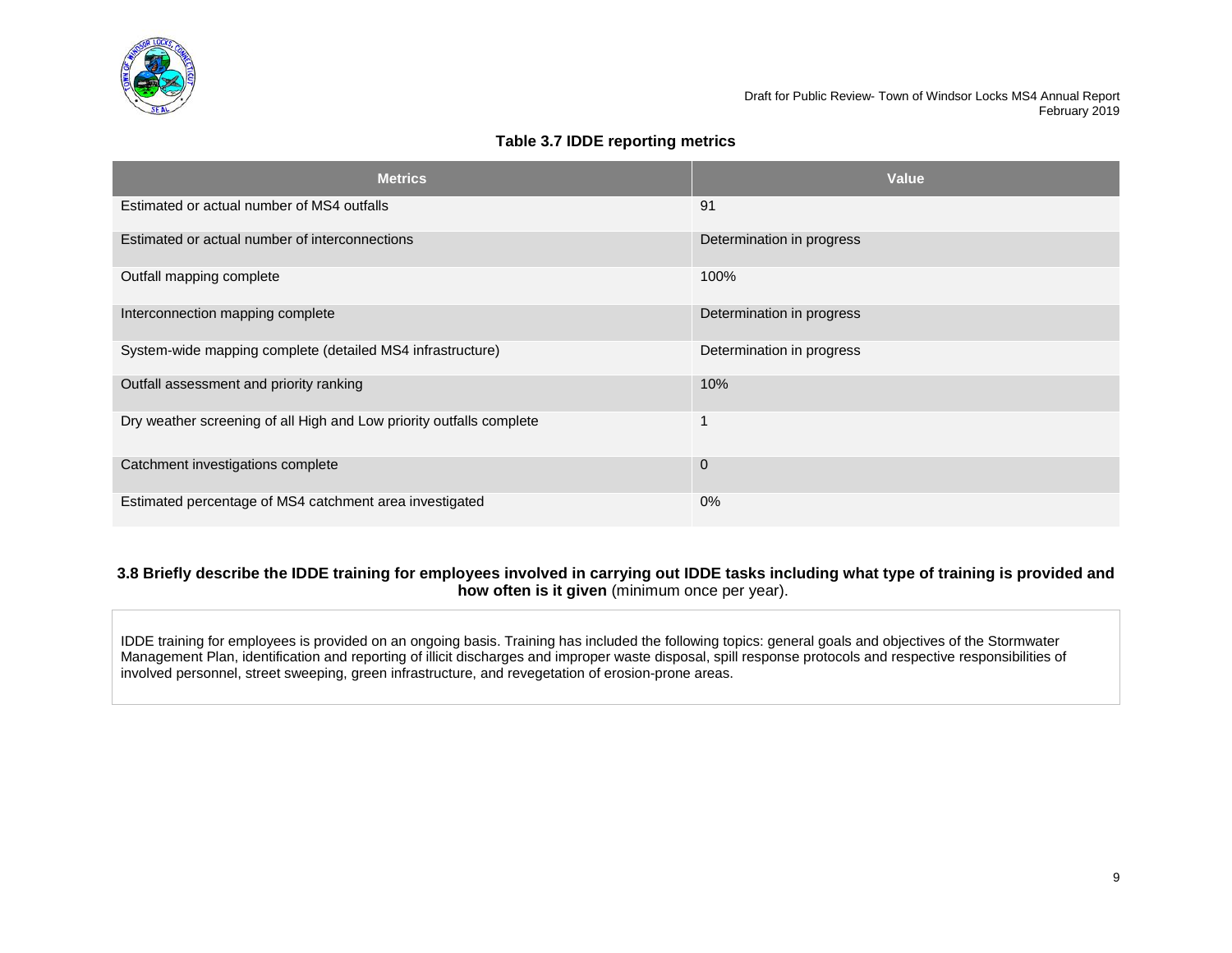

# <span id="page-11-0"></span>**Construction Site Runoff Control**

A summary of the Town's progress under this MCM is presented in the following tables:

| <b>BMP</b>                                                                                                                                         | <b>Status</b> | <b>Activities in current</b><br>reporting period                                                                                                                                                                                                            | <b>Measurable</b><br>goal                                                                    | Department /<br><b>Person</b><br><b>Responsible</b>                                                                                                                                        | <b>Due</b>     | <b>Date</b><br>completed or<br>projected<br>completion<br>date | <b>Additional details</b>                                                                                                                                                                                                                                                                        |
|----------------------------------------------------------------------------------------------------------------------------------------------------|---------------|-------------------------------------------------------------------------------------------------------------------------------------------------------------------------------------------------------------------------------------------------------------|----------------------------------------------------------------------------------------------|--------------------------------------------------------------------------------------------------------------------------------------------------------------------------------------------|----------------|----------------------------------------------------------------|--------------------------------------------------------------------------------------------------------------------------------------------------------------------------------------------------------------------------------------------------------------------------------------------------|
| $4 - 1$<br>Implement, upgrade, and<br>enforce land use<br>regulations or other legal<br>authority to meet<br>requirements of MS4<br>general permit | In progress   | Existing zoning and<br>inland wetlands and<br>watercourses<br>regulations were<br>enforced<br>No new or amended<br>regulations were<br>issued<br>LID regulation<br>amendment proposed<br>for IWW Commission,<br>anticipated public<br>hearing in early 2019 | Amended<br>ordinance<br>and/or<br>regulations<br>adopted                                     | Department of<br>Public Works,<br>Planning and<br>Zoning<br>Commission                                                                                                                     | Jul 1,<br>2019 | Ongoing                                                        | Chapters IX, X, and<br>XI of the Windsor<br>Locks zoning<br>regulations and<br>Chapter 7 of the<br><b>IWW</b> regulations<br>require plans<br>acceptable to staff<br>including the<br>engineering<br>consultant which<br>provide measures<br>for controlling<br>erosion and<br>sediment control. |
| $4 - 2$<br>Develop/Implement plan<br>for interdepartmental<br>coordination in site plan<br>review and approval                                     | Complete      | Process exists for<br>interdepartmental<br>coordination in site<br>plan review and<br>approval. Plans are<br>submitted to several<br>Departments for<br>comment including<br>Public Works.                                                                  | Plan developed<br>and<br>implemented by<br>coordinating<br>departments<br>and<br>commissions | Department of<br>Public Works,<br>Planning and<br>Zoning<br>Commission,<br>Town Engineer,<br><b>Building</b><br>Department,<br><b>Inland Wetlands</b><br>and<br>Watercourses<br>Commission | Jul 1,<br>2017 | Jul 1, 2017                                                    | Coordination<br>procedures to be<br>improved as<br>needed                                                                                                                                                                                                                                        |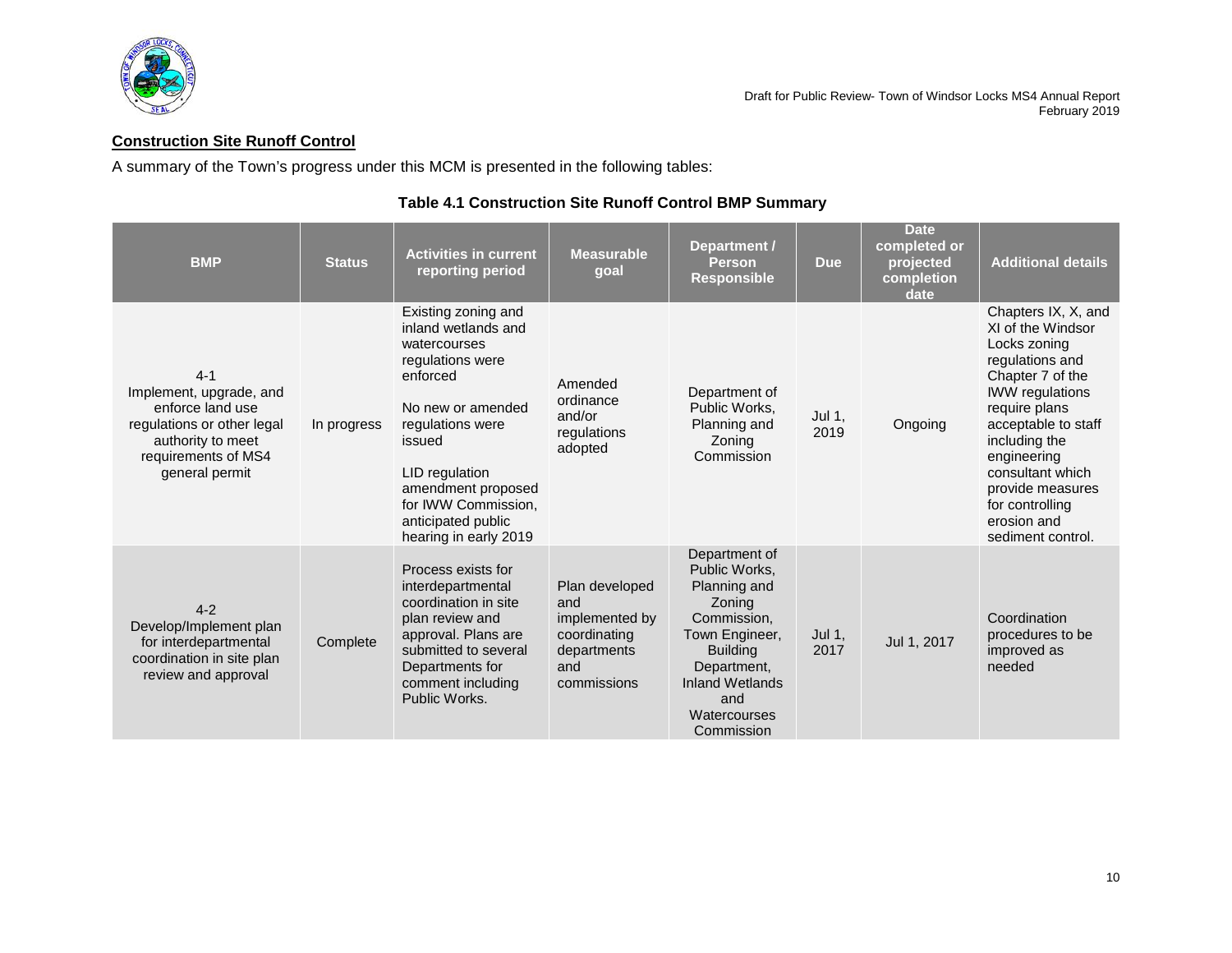

| <b>BMP</b>                                                                       | <b>Status</b> | <b>Activities in current</b><br>reporting period                                                                                                           | <b>Measurable</b><br>goal                                                                                       | Department /<br><b>Person</b><br><b>Responsible</b>                                                                                                      | <b>Due</b>     | <b>Date</b><br>completed or<br>projected<br>completion<br>date | <b>Additional details</b>                                                                                                                                                                                               |
|----------------------------------------------------------------------------------|---------------|------------------------------------------------------------------------------------------------------------------------------------------------------------|-----------------------------------------------------------------------------------------------------------------|----------------------------------------------------------------------------------------------------------------------------------------------------------|----------------|----------------------------------------------------------------|-------------------------------------------------------------------------------------------------------------------------------------------------------------------------------------------------------------------------|
| $4 - 3$<br>Review site plans for<br>stormwater quality<br>concerns               | Ongoing       | 37 proposals were<br>reviewed by staff<br>during the year, 9 of<br>which were also<br>reviewed by the<br>Inland Wetlands and<br>Watercourses<br>Commission | Site plans<br>reviewed and<br>tracked                                                                           | Planning and<br>Zoning<br>Commission,<br>Town Engineer,<br><b>Building</b><br>Department,<br><b>Inland Wetlands</b><br>and<br>Watercourses<br>Commission | Jul 1,<br>2017 | Jul 1, 2017<br>(Ongoing)                                       |                                                                                                                                                                                                                         |
| $4 - 4$<br>Conduct site inspections                                              | Ongoing       | 86 inspections were<br>conducted for 55<br>projects                                                                                                        | Site inspections<br>conducted and<br>documented                                                                 | Department of<br>Public Works,<br>Planning and<br>Zoning<br>Commission,<br>Town Engineer,<br><b>Inland Wetlands</b><br>and<br>Watercourses<br>Commission | Jul 1,<br>2017 | Jul 1, 2017<br>(Ongoing)                                       |                                                                                                                                                                                                                         |
| $4 - 5$<br>Implement procedure to<br>allow public comment on<br>site development | Complete      | A public comment<br>procedure is in place                                                                                                                  | Public comment<br>procedure<br>implemented for<br>site<br>development<br>proposals and<br>ongoing<br>activities | Planning and<br>Zoning<br>Commission                                                                                                                     | Jul 1,<br>2017 | Jul 1, 2017<br>(Ongoing)                                       | The public may<br>provide comment<br>on site<br>development,<br>including proposed<br>and ongoing site<br>development and<br>land disturbance<br>activities at<br>Planning and<br><b>Zoning Commission</b><br>meetings. |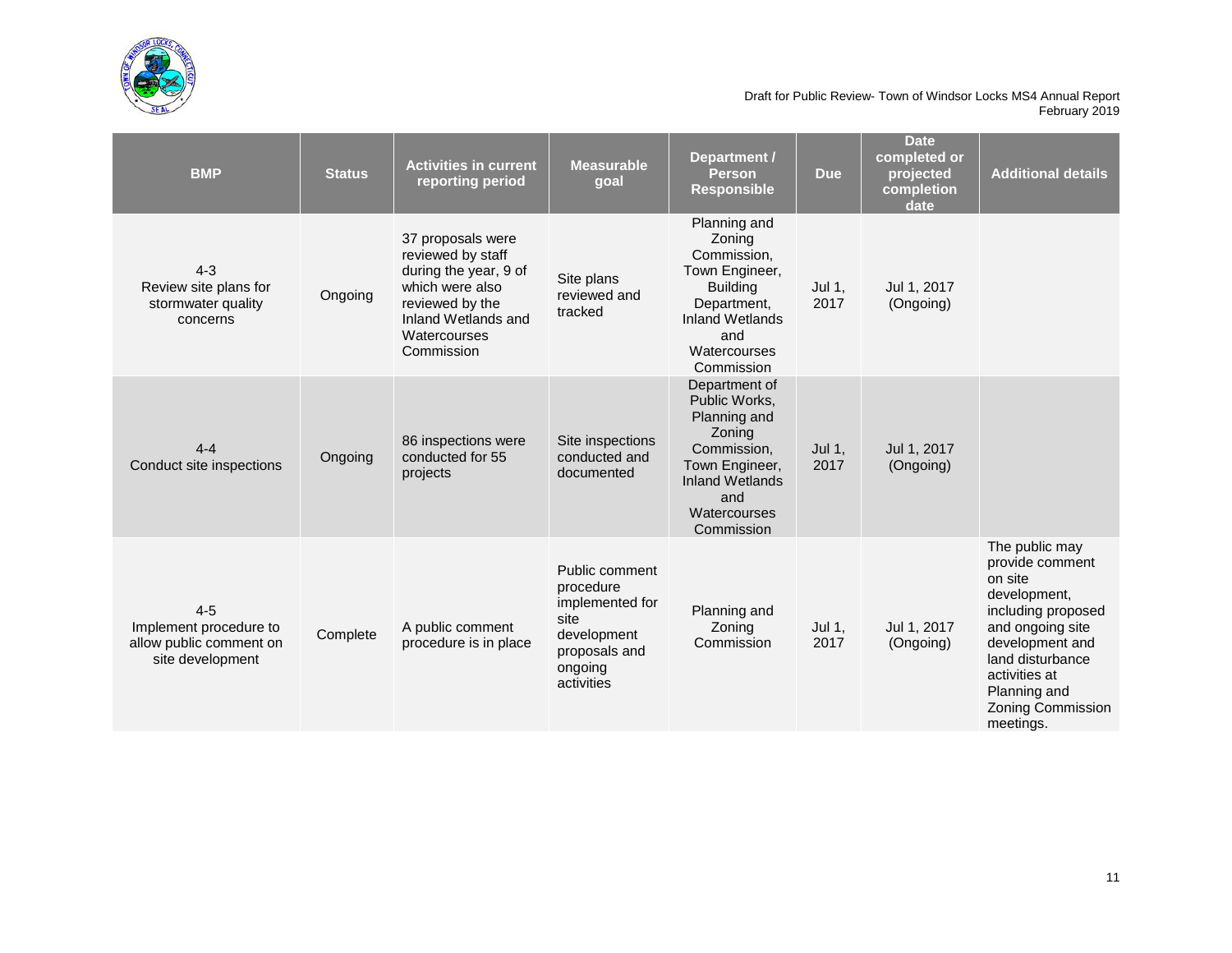

| <b>BMP</b>                                                                                                  | <b>Status</b> | <b>Activities in current</b><br>reporting period                                               | <b>Measurable</b><br>goal                                                                         | Department /<br><b>Person</b><br><b>Responsible</b> | <b>Due</b>     | <b>Date</b><br>completed or<br>projected<br>completion<br>date | <b>Additional details</b> |
|-------------------------------------------------------------------------------------------------------------|---------------|------------------------------------------------------------------------------------------------|---------------------------------------------------------------------------------------------------|-----------------------------------------------------|----------------|----------------------------------------------------------------|---------------------------|
| $4-6$<br>Implement procedure to<br>notify developers about<br><b>DEEP</b> construction<br>stormwater permit | Ongoing       | Developers notified<br>about need to comply<br>with DEEP<br>construction<br>stormwater permit. | Incorporate<br>written<br>notification<br>procedure into<br>site<br>development<br>review process | Planning and<br>Zoning<br>Commission                | Jul 1,<br>2017 | Ongoing                                                        |                           |

**4.2 Describe any Construction Site Runoff Control activities planned for the next year, if applicable.**

Ongoing implementation of BMPs 4-3, 4-4, and 4-6.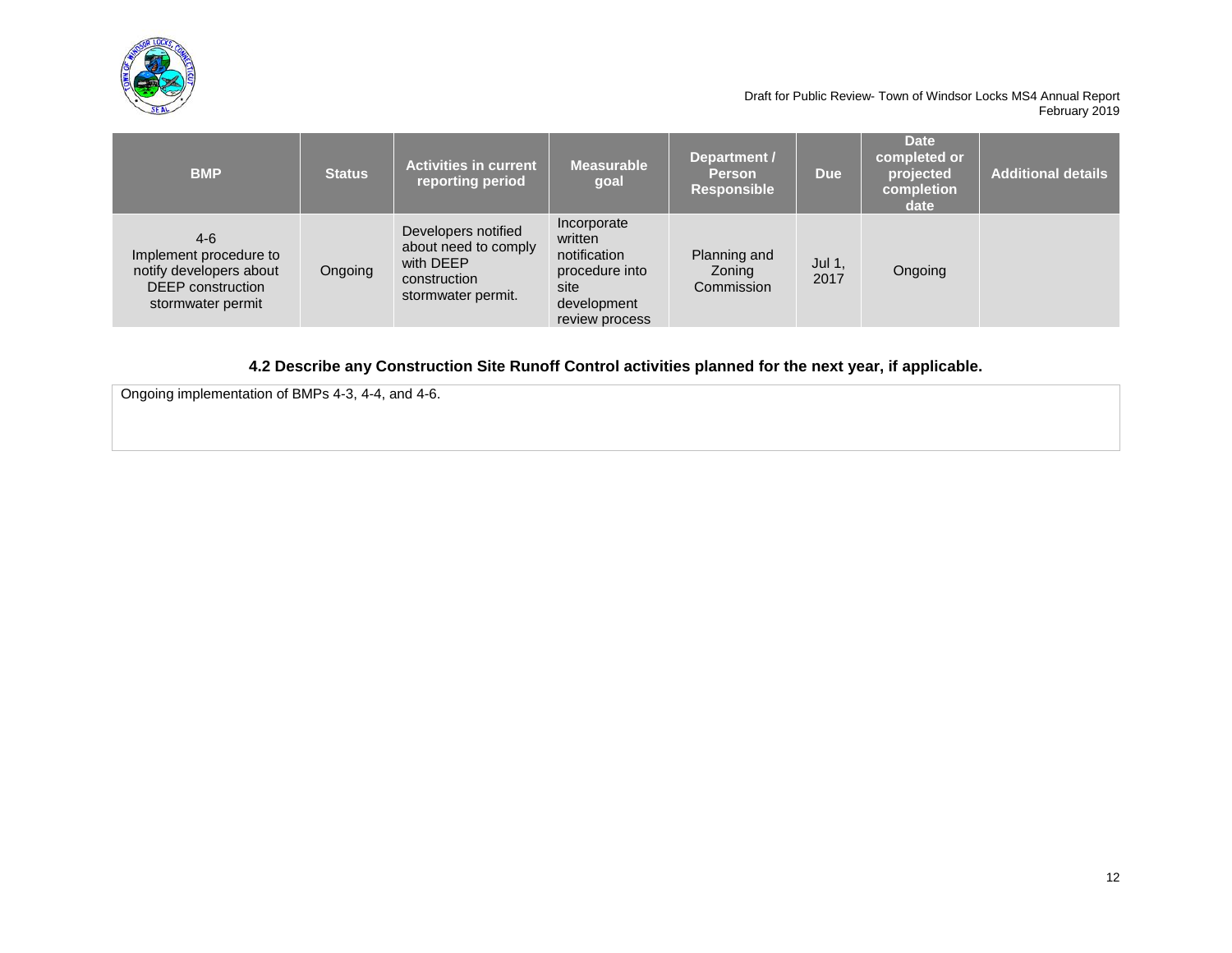

# <span id="page-14-0"></span>**Post-construction Stormwater Management**

A summary of the Town's progress under this MCM is presented in the following tables:

# **Table 5.1 Post-construction Stormwater Management BMP Summary**

| <b>BMP</b>                                                                                                                                       | <b>Status</b>  | <b>Activities in</b><br>current reporting<br>period                                                                                                                                                                                                                                                                                                    | <b>Measurable</b><br>goal                                  | Department /<br><b>Person</b><br><b>Responsible</b>                                                                                                      | <b>Due</b>  | Date completed<br>or projected<br>completion date | <b>Additional details</b> |
|--------------------------------------------------------------------------------------------------------------------------------------------------|----------------|--------------------------------------------------------------------------------------------------------------------------------------------------------------------------------------------------------------------------------------------------------------------------------------------------------------------------------------------------------|------------------------------------------------------------|----------------------------------------------------------------------------------------------------------------------------------------------------------|-------------|---------------------------------------------------|---------------------------|
| $5 - 1$<br>Establish and/or update<br>legal authority and<br>guidelines regarding LID<br>and runoff reduction in<br>site development<br>planning | Not started    | No activities to<br>report                                                                                                                                                                                                                                                                                                                             | Amended<br>ordinance<br>and/or<br>regulations<br>adopted   | Department of<br>Public Works,<br>Planning and<br>Zoning<br>Commission                                                                                   | Jul 1, 2021 | Anticipate<br>completion by<br>due date           |                           |
| $5 - 2$<br>Enforce LID/runoff<br>reduction requirements<br>for development and<br>redevelopment projects                                         | In<br>progress | <b>IWWC draft LID</b><br>regulation change<br>with anticipated<br>public hearing in<br>early 2019.<br><b>Staff and Planning</b><br>and Zoning<br>Commission<br>require<br>consideration of<br>reduction of<br>pavement and<br>disconnect.<br>Preliminary<br>discussions with<br>applicants now<br>include LID and<br>runoff reduction<br>opportunities | Compliance with<br>requirements<br>enforced and<br>tracked | Department of<br>Public Works,<br>Planning and<br>Zoning<br>Commission,<br>Town Engineer,<br><b>Inland Wetlands</b><br>and<br>Watercourses<br>Commission | Jul 1, 2019 | Anticipate<br>completion by<br>due date           |                           |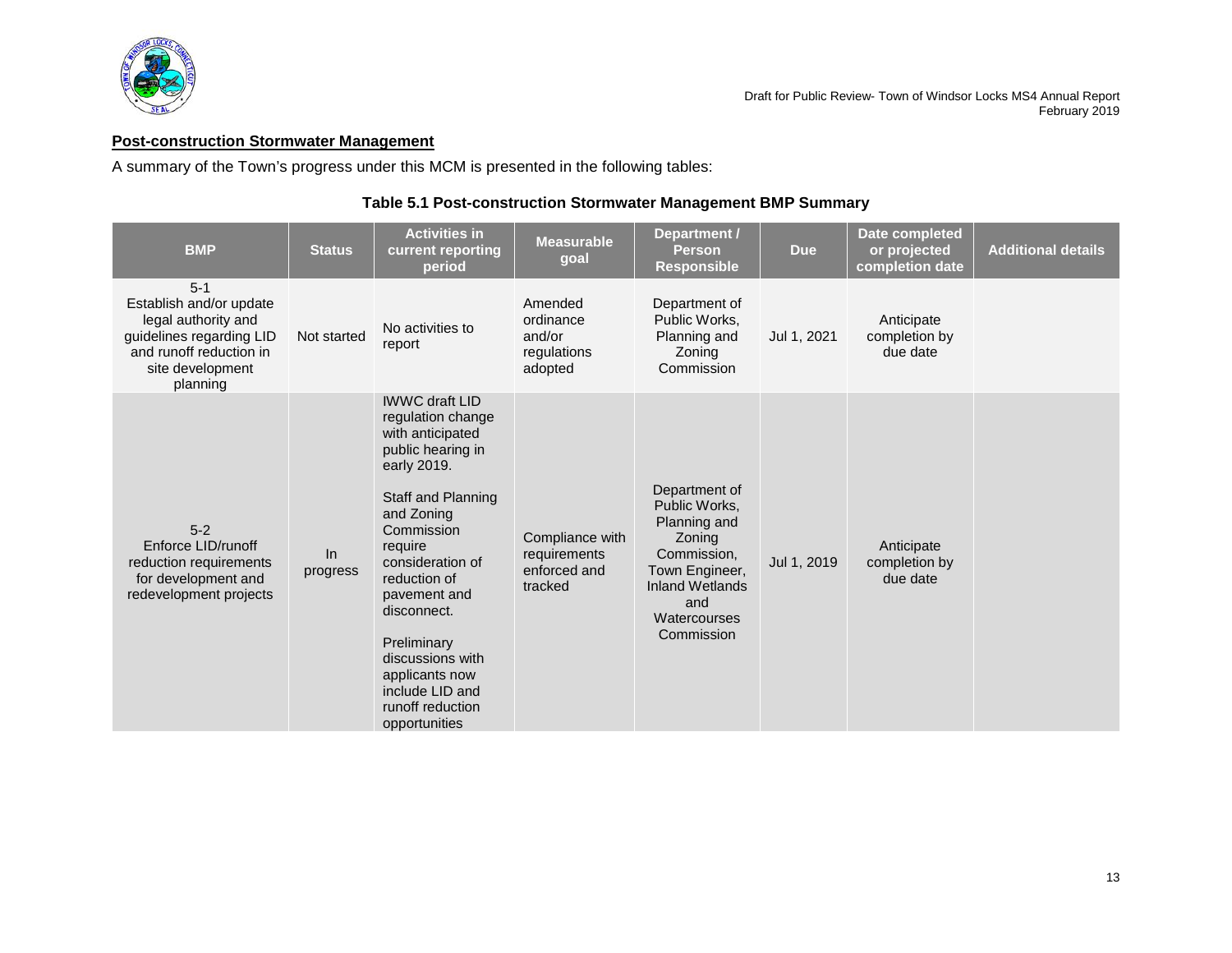

| <b>BMP</b>                                                                                              | <b>Status</b> | <b>Activities in</b><br>current reporting<br>period            | <b>Measurable</b><br>goal                                                          | Department /<br><b>Person</b><br><b>Responsible</b>                                                                                               | <b>Due</b>  | Date completed<br>or projected<br>completion date | <b>Additional details</b> |
|---------------------------------------------------------------------------------------------------------|---------------|----------------------------------------------------------------|------------------------------------------------------------------------------------|---------------------------------------------------------------------------------------------------------------------------------------------------|-------------|---------------------------------------------------|---------------------------|
| $5 - 3$<br>Implement long-term<br>maintenance plan for<br>stormwater basins and<br>treatment structures | Not started   | No activities to<br>report                                     | Written plan<br>developed and<br>implemented                                       | Department of<br>Public Works,<br>Planning and<br>Zoning<br>Commission,<br>Town Engineer,<br>Inland Wetlands<br>and<br>Watercourses<br>Commission | Jul 1, 2019 | Anticipate<br>completion by<br>due date           |                           |
| $5 - 4$<br><b>DCIA</b> mapping                                                                          | Ongoing       | Developed town-<br>wide map of<br>directly connected<br>areas. | <b>DCIA</b> calculated<br>for drainage<br>areas<br>associated with<br>each outfall | Department of<br><b>Public Works</b>                                                                                                              | Jul 1, 2020 | Anticipate<br>completion by<br>due date           |                           |
| $5-5$<br>Address post-<br>construction issues in<br>areas with pollutants of<br>concern                 | Not started   | No activities to<br>report                                     | Retrofits<br>identified and<br>tracked for<br>discharges to<br>impaired waters     | Department of<br><b>Public Works</b>                                                                                                              | Jul 1, 2018 | Ongoing                                           |                           |

# **5.2 Describe any Post-Construction Stormwater Management activities planned for the next year, if applicable.**

5-2 Enforce LID/runoff reduction requirements for development and redevelopment projects and track enforcement actions. 5-3 Write and implement long-term maintenance plan for stormwater basins and treatment structures.

# **Table 5.3 Post-Construction Stormwater Management reporting metrics**

| <b>Metrics</b>                                            |                                                   |
|-----------------------------------------------------------|---------------------------------------------------|
| Baseline (2012) Directly Connected Impervious Area (DCIA) | Acres to be determined                            |
| DCIA disconnected (redevelopment plus retrofits)          | acres this year / acres total to be<br>determined |
| Retrofits completed                                       | 0                                                 |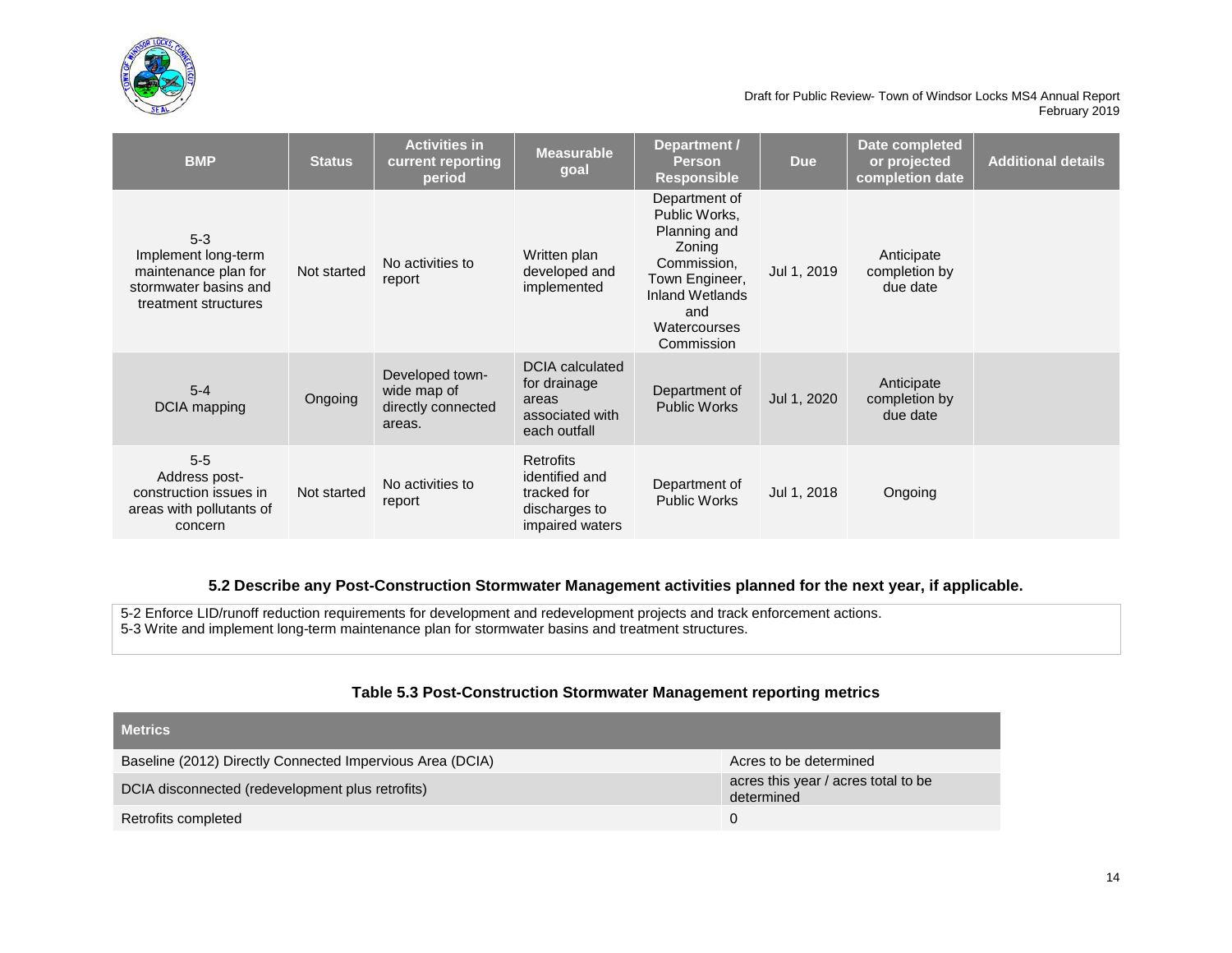

| <b>Metrics</b>                          |                                       |
|-----------------------------------------|---------------------------------------|
| DCIA disconnected                       | 0 % this year / 0 % total since 2012  |
| Estimated cost of retrofits             | \$ to be determined                   |
| Detention or retention ponds identified | # this year /# total to be determined |

# **5.4 Briefly describe the method to be used to determine baseline DCIA.**

The Town will calculate the baseline (2012) DCIA contributing stormwater runoff to each of its MS4 outfalls. The DCIA calculations are being made according to a protocol that is consistent with guidance available from the DEEP stormwater webpage [\(www.ct.gov/deep/municipalstormwater\)](http://www.ct.gov/deep/municipalstormwater). See the Town's Stormwater Management Plan for more details.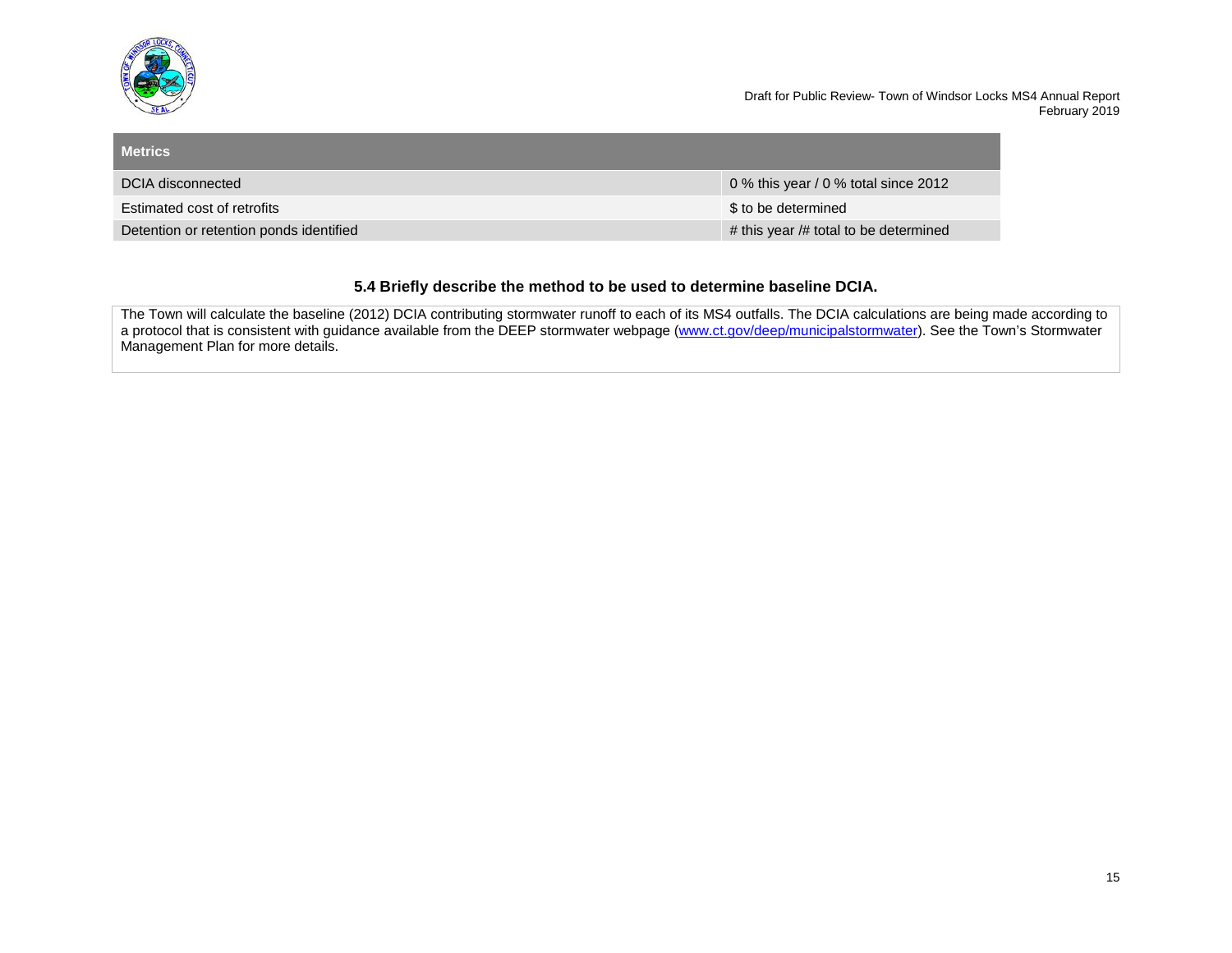

# <span id="page-17-0"></span>**Pollution Prevention/Good Housekeeping**

A summary of the Town's progress under this MCM is presented in the following tables:

# **Table 6.1 Pollution Prevention/Good Housekeeping BMP Summary**

| <b>BMP</b>                                                          | <b>Status</b> | <b>Activities in</b><br>current<br>reporting period                                                                                                                                                                                                                                                       | Measurable goal                | Department /<br><b>Person</b><br><b>Responsible</b> | <b>Due</b>  | <b>Date</b><br>completed or<br>projected<br>completion<br>date | <b>Additional details</b>                                                                                                                                                                                                                                                                                                                                                                                           |
|---------------------------------------------------------------------|---------------|-----------------------------------------------------------------------------------------------------------------------------------------------------------------------------------------------------------------------------------------------------------------------------------------------------------|--------------------------------|-----------------------------------------------------|-------------|----------------------------------------------------------------|---------------------------------------------------------------------------------------------------------------------------------------------------------------------------------------------------------------------------------------------------------------------------------------------------------------------------------------------------------------------------------------------------------------------|
| $6 - 1$<br>Develop/implement<br>formal employee training<br>program | Ongoing       | <b>PW Employees</b><br>were trained on<br>an ongoing basis<br>1. Wetland Agent,<br>Town Planner and<br>3 IWWC Members<br>attended UConn<br>LID training<br>October 2018<br>DPW Director and<br><b>Town Planner</b><br>hosted<br>Stormwater<br>Training for staff,<br>commission<br>members and<br>public. | Employee training<br>continued | Department of<br><b>Public Works</b>                | Jul 1, 2017 | Jul 1, 2017<br>(Ongoing)                                       | Training has<br>included the<br>following topics:<br>General goals and<br>objectives of the<br>Stormwater<br>Management Plan<br>Identification and<br>reporting of illicit<br>discharges and<br>improper waste<br>disposal<br>Spill response<br>protocols and<br>respective<br>responsibilities of<br>involved personnel<br>Street sweeping<br>Green<br>infrastructure<br>Revegetation of<br>erosion prone<br>areas |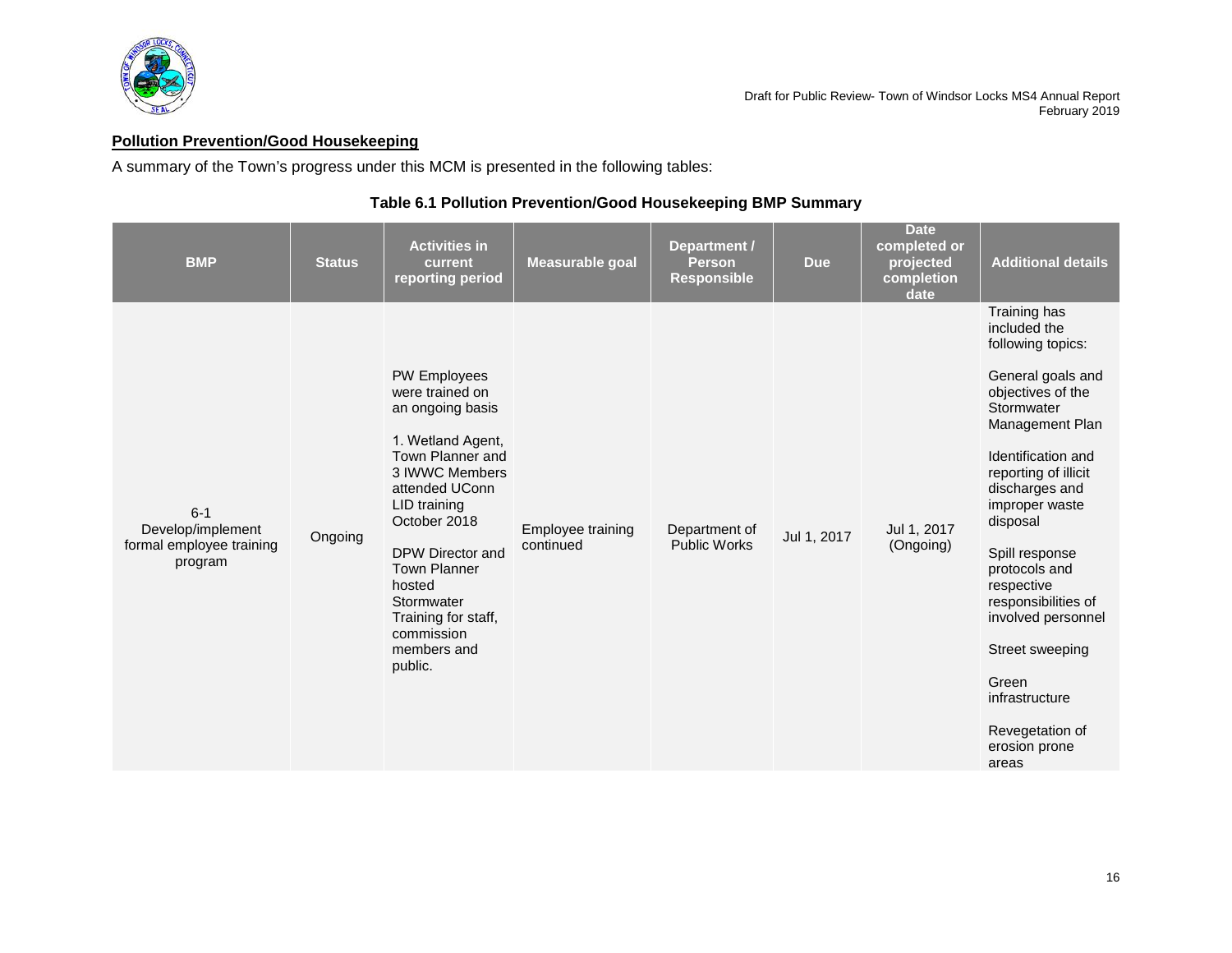

| <b>BMP</b>                                                                                      | <b>Status</b> | <b>Activities in</b><br>current<br>reporting period                                                                                 | Measurable goal                                                                                                                                                      | Department /<br><b>Person</b><br><b>Responsible</b> | <b>Due</b>  | <b>Date</b><br>completed or<br>projected<br>completion<br>date | <b>Additional details</b>                                                                                        |
|-------------------------------------------------------------------------------------------------|---------------|-------------------------------------------------------------------------------------------------------------------------------------|----------------------------------------------------------------------------------------------------------------------------------------------------------------------|-----------------------------------------------------|-------------|----------------------------------------------------------------|------------------------------------------------------------------------------------------------------------------|
| $6 - 2$<br>Implement MS4 property<br>and operations<br>maintenance                              | In progress   | Property and<br>operations<br>maintenance<br>activities<br>improved to<br>minimize the<br>discharge of<br>pollutants to the<br>MS4. | Property and<br>operations<br>maintenance is<br>conducted and<br>tracked                                                                                             | Department of<br><b>Public Works</b>                | Jul 1, 2018 | Ongoing                                                        | Intense<br>overseeding<br>program of sports<br>turf                                                              |
| $6 - 3$<br>Implement coordination<br>with interconnected MS4s                                   | In progress   | Initial discussion<br>with CAA<br>regarding<br>connections to<br><b>Windsor Locks</b><br>MS4                                        | Coordination of<br>permit<br>responsibilities<br>implemented and<br>documented                                                                                       | Department of<br><b>Public Works</b>                | Jul 1, 2017 | Ongoing                                                        |                                                                                                                  |
| $6 - 4$<br>Develop/implement<br>program to control other<br>sources of pollutants to<br>the MS4 | Not started   | No activities to<br>report                                                                                                          | Program to control<br>pollutants from<br>other facilities<br>(commercial,<br>industrial, and<br>other non-<br>permitted facilities)<br>implemented and<br>documented | Department of<br><b>Public Works</b>                | Jul 1, 2017 | Ongoing                                                        |                                                                                                                  |
| $6-5$<br>Evaluate additional<br>measures for discharges<br>to impaired waters                   | Not started   | No activities to<br>report                                                                                                          | Additional<br>measures to<br>control discharges<br>to impaired waters<br>implemented, as<br>feasible, and<br>documented                                              | Department of<br><b>Public Works</b>                | Jul 1, 2017 | Ongoing                                                        |                                                                                                                  |
| $6-6$<br>Track projects that<br>disconnect DCIA                                                 | Not started   | No activities to<br>report                                                                                                          | <b>Disconnections</b><br>tracked and<br>mapped                                                                                                                       | Department of<br><b>Public Works</b>                | Jul 1, 2017 | Ongoing                                                        | <b>Disconnection</b><br>percentages will be<br>tracked once DCIA<br>has been<br>calculated for<br>drainage areas |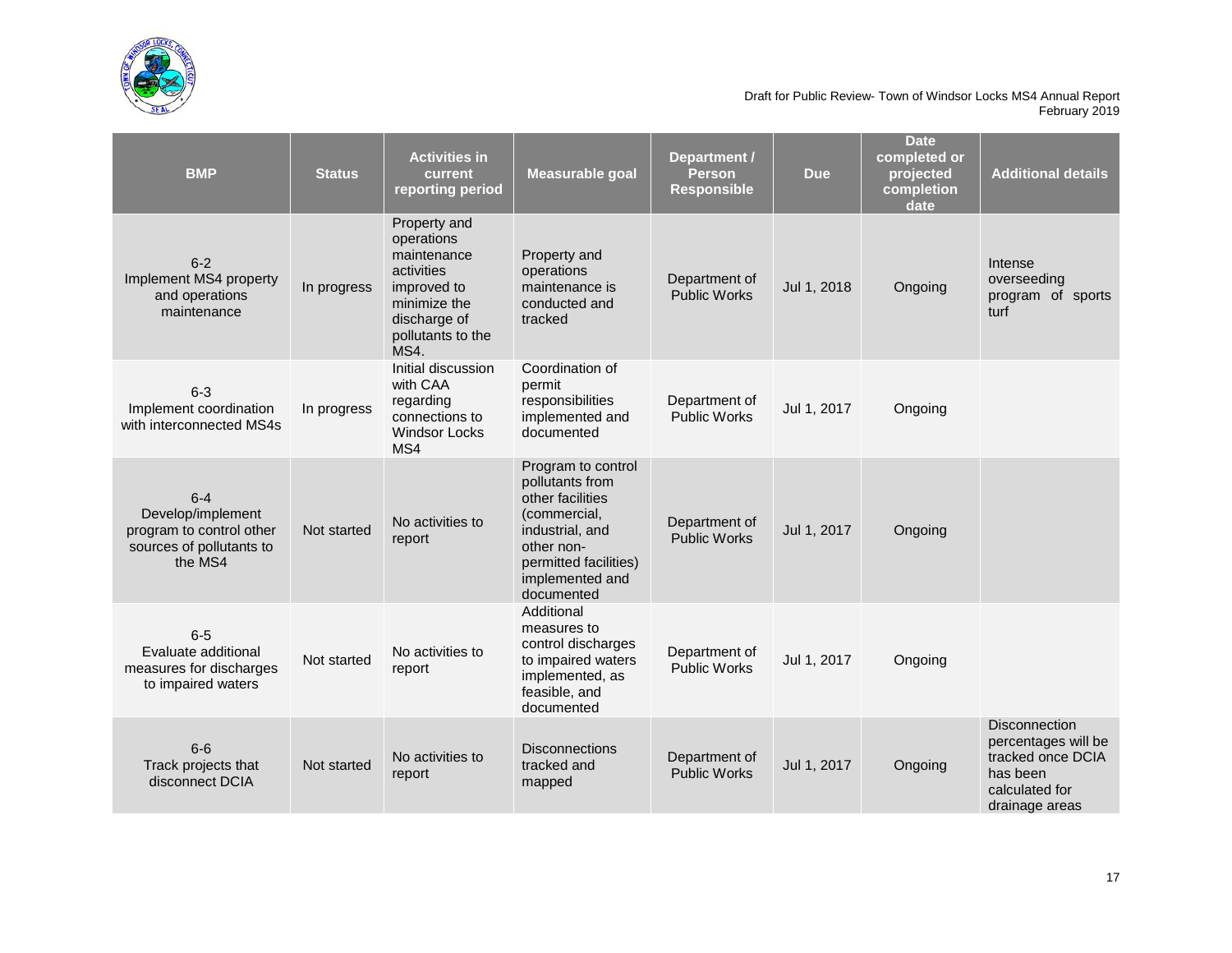

| <b>BMP</b>                                                                       | <b>Status</b> | <b>Activities in</b><br>current<br>reporting period                                                                  | <b>Measurable goal</b>                                                                          | Department /<br><b>Person</b><br><b>Responsible</b> | <b>Due</b>  | <b>Date</b><br>completed or<br>projected<br>completion<br>date | <b>Additional details</b>                                                                                                                                     |
|----------------------------------------------------------------------------------|---------------|----------------------------------------------------------------------------------------------------------------------|-------------------------------------------------------------------------------------------------|-----------------------------------------------------|-------------|----------------------------------------------------------------|---------------------------------------------------------------------------------------------------------------------------------------------------------------|
| $6 - 7$<br>Implement infrastructure<br>repair/rehab program                      | In progress   | 15 structural<br>elements were<br>repaired or<br>rehabilitated                                                       | Infrastructure<br>repair and<br>rehabilitation work<br>is completed and<br>documented           | Department of<br><b>Public Works</b>                | Jul 1, 2021 | Anticipate<br>completion by<br>due date.                       |                                                                                                                                                               |
| $6 - 8$<br>Develop/implement plan<br>to identify/prioritize retrofit<br>projects | Not started   | No activities to<br>report                                                                                           | Written plan to<br>identify and<br>prioritize retrofit<br>projects developed<br>and implemented | Department of<br><b>Public Works</b>                | Jul 1, 2020 | Anticipate<br>completion by<br>due date.                       |                                                                                                                                                               |
| $6-9$<br>Develop/implement street<br>sweeping program                            | Ongoing       | Town-wide road<br>sweeping<br>completed.<br>Some roadways<br>or parking areas<br>swept more than<br>once, as needed. | Street sweeping<br>program<br>developed and<br>implemented                                      | Department of<br><b>Public Works</b>                | Jul 1, 2017 | Jul 1, 2017<br>(Ongoing)                                       | Municipal parking<br>lots and roadway<br><i>intersections</i><br>showing signs of<br>excess winter sand<br>are periodically<br>swept during winter<br>months. |
| $6 - 10$<br>Develop/implement catch<br>basin cleaning program                    | Ongoing       | Within the MS4,<br>1,800 catch<br>basins were<br>inspected and<br>cleaned using<br>Vacall machine.                   | Catch basin<br>cleaning program<br>developed and<br>implemented                                 | Department of<br><b>Public Works</b>                | Jul 1, 2020 | Jul 1, 2017<br>(Ongoing)                                       |                                                                                                                                                               |
| $6 - 11$<br>Develop/implement snow<br>management practices                       | Ongoing       | The Town applied<br>the following de-<br>icing agents to<br>manage snow<br>and ice: sodium<br>chloride               | Snow<br>management<br>practices<br>developed and<br>implemented                                 | Department of<br><b>Public Works</b>                | Jul 1, 2018 | Jul 1, 2017<br>(Ongoing)                                       | No sand used for<br>snow management                                                                                                                           |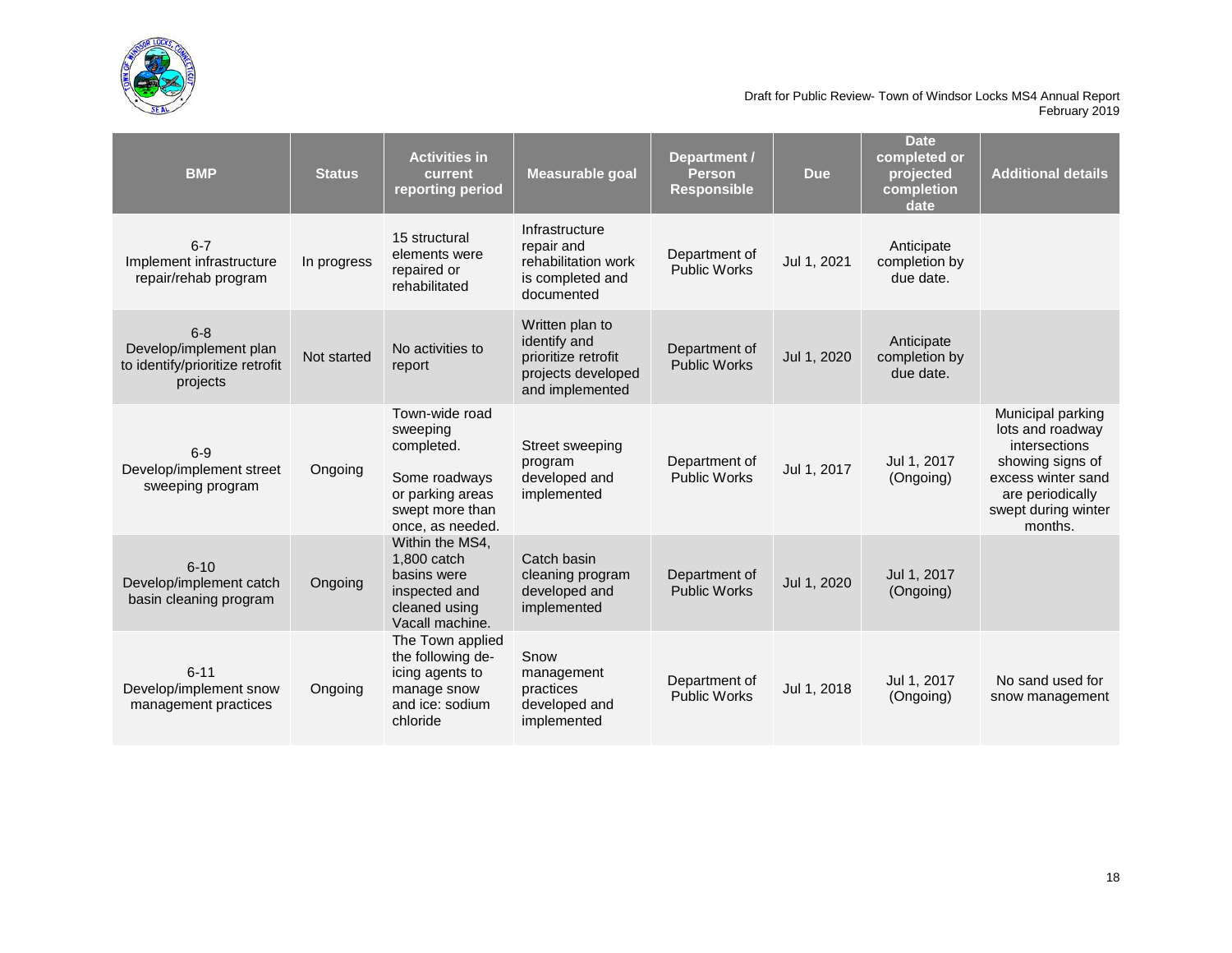

## **6.2 Describe any Pollution Prevention/Good Housekeeping activities planned for the next year, if applicable.**

Employee training on pollution prevention/good housekeeping activities will continue in 2019. Implementation and tracking of street sweeping, catch basin cleaning, and snow management practices will continue in 2019 as well.

# **Table 6.3 Pollution Prevention/ Good Housekeeping reporting metrics**

| <b>Metrics</b>                                                                                                           |                    |
|--------------------------------------------------------------------------------------------------------------------------|--------------------|
| Employee training provided for key staff                                                                                 | Yes                |
| Street sweeping                                                                                                          |                    |
| Curb miles swept                                                                                                         | 200 miles          |
| Volume (or mass) of material collected                                                                                   | 150 yards          |
| Catch basin cleaning                                                                                                     |                    |
| Total catch basins in priority areas                                                                                     | # to be determined |
| Total catch basins in MS4                                                                                                | 1,800              |
| Catch basins inspected                                                                                                   | 1,800              |
| Catch basins cleaned                                                                                                     | 1,800              |
| Volume (or mass) of material removed from all catch basins                                                               | 200 yards          |
| Volume removed from catch basins to impaired waters (if known)                                                           | To be determined   |
| Snow management                                                                                                          |                    |
| Type(s) of deicing material used                                                                                         | Sodium chloride    |
| Total amount of each deicing material applied                                                                            | 1,300 tons         |
| Type(s) of deicing equipment used                                                                                        | Spreader body      |
| Lane-miles treated                                                                                                       | 100 miles          |
| Snow disposal location                                                                                                   | No relocation      |
| Staff training provided on application methods & equipment                                                               | Pre-storm          |
| Municipal turf management program actions (for permittee properties in basins with N/P impairments)                      |                    |
| Reduction in application of fertilizers (since start of permit)                                                          | $0$ lbs            |
| Reduction in turf area (since start of permit)                                                                           | $< 0.1$ acre       |
| Lands with high potential to contribute bacteria (dog parks, parks with open water, & sites with failing septic systems) |                    |
| Cost of mitigation actions/retrofits                                                                                     | \$0                |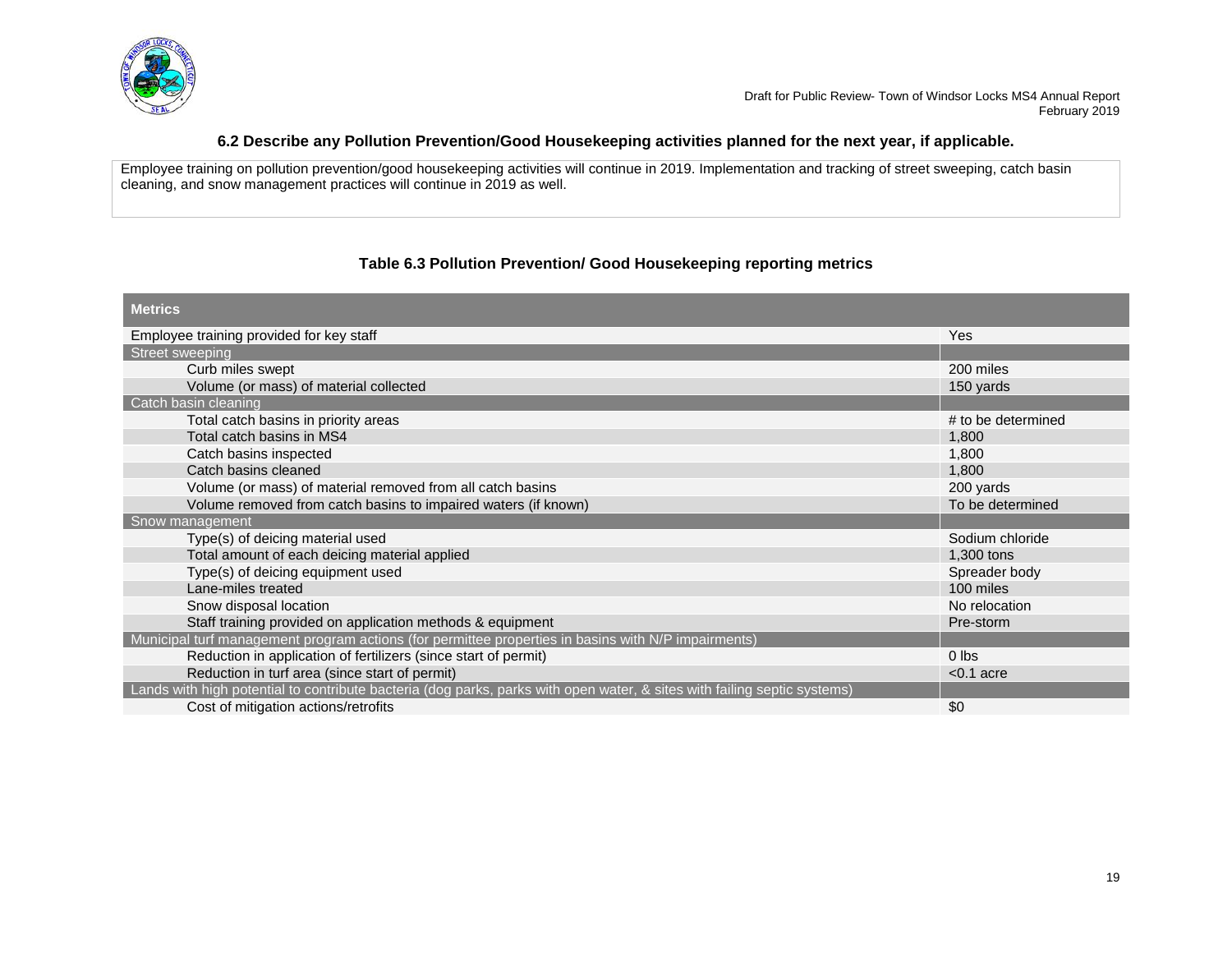

### **6.4 Catch basin cleaning program**

**Briefly describe the method used to optimize your catch basin inspection and cleaning schedule.**

Inspections and cleanings are completed more often in locations that are known to collect debris at a faster rate. For instance, catch basins in low-lying areas may require more frequent cleanings.

# **6.5 Retrofit program**

**Briefly describe the Retrofit Program identification and prioritization process, the projects selected for implementation, the rationale for the selection of those projects and the total DCIA to be disconnected upon completion of each project.** 

Not applicable at this time.

**Describe plans for continuing the Retrofit program and how to achieve a goal of 1% DCIA disconnection in future years.** 

The Town of Windsor Locks is highly urbanized, and opportunities for retrofitting are anticipated to be limited in scope. However, the Town will evaluate retrofitting possibilities at Town facilities and also as part of upcoming public road, sidewalk, sewer, or other infrastructure improvement projects. For example, the Town anticipates limited retrofits as part of a planned storm drain replacement project in one drainage system in 2019. Additional DCIA disconnection may be achievable through redevelopment projects.

**Describe plans for continuing the Retrofit program beyond this permit term with the goal to disconnect 1% DCIA annually over the next 5 years.** 

Not applicable at this time.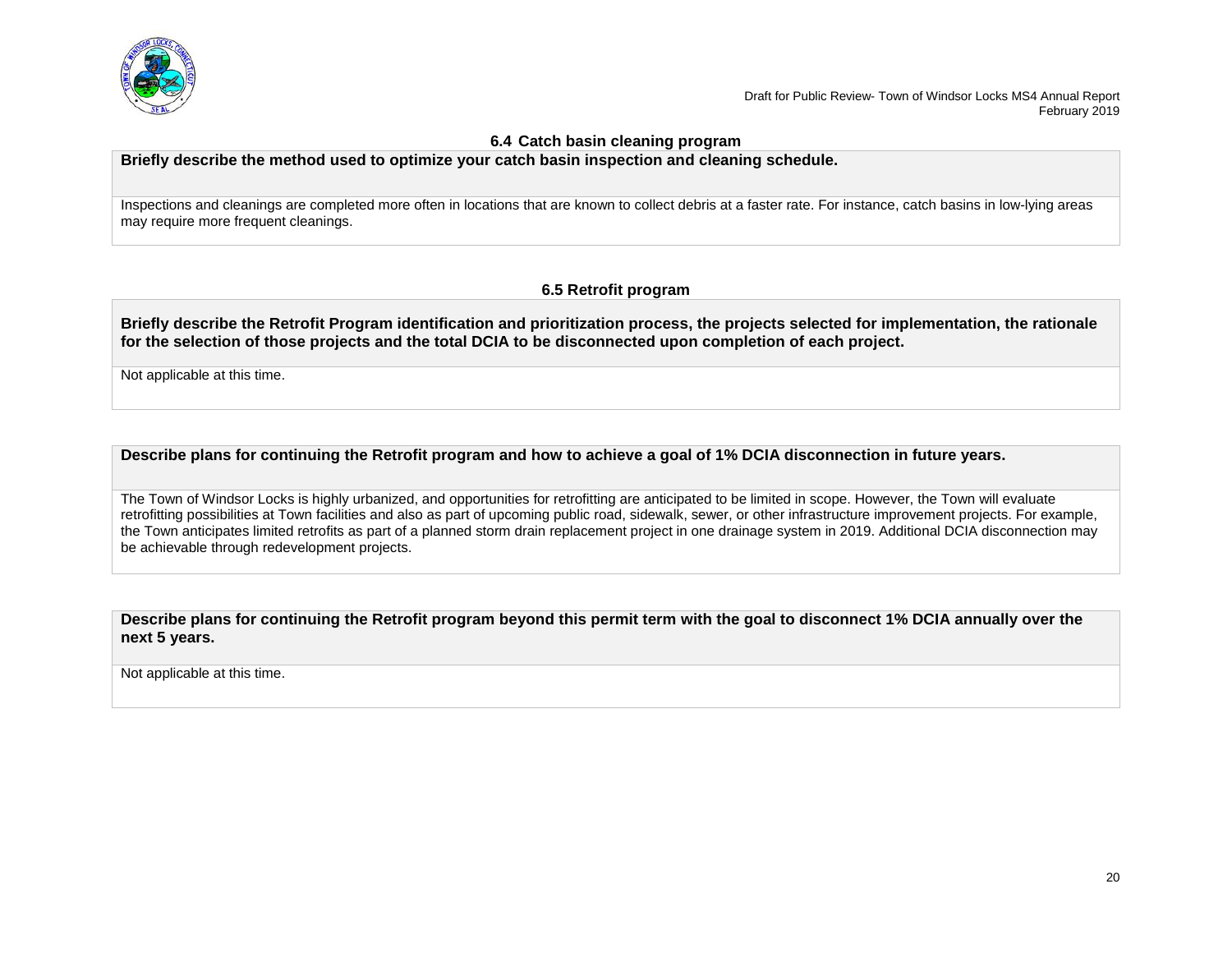

# <span id="page-22-0"></span>**PART II: IMPAIRED WATERS INVESTIGATION AND MONITORING**

## **Impaired Waters Investigation and Monitoring Program**

Stormwater pollutants of concern occurring in the Town of Windsor Locks are as follows:

- Nitrogen/Phosphorus
- **Bacteria**
- Mercury
- Other (Ethylene/Propylene Glycol)

Status of Windsor Locks' impaired waters investigation and monitoring program:

Currently, the only state-listed impairment in waters receiving discharge from the Windsor Locks MS4 area is bacteria. As a result, Windsor Locks' impaired waters investigation and monitoring program has focused on monitoring bacteria levels, specifically *Escherichia coli*, which is the preferred bacterium for assessment of bodies of freshwater. Four stormwater outfalls that discharge to impaired receiving waterbodies have been monitored to date, including one outfall that was monitored under the previous MS4 permit and three outfalls that were monitored under the current permit. All 2018 monitoring results require follow-up; however, no changes have been made to the Stormwater Management Plan at this time.

## **Screening Data for Outfalls to Impaired Waterbodies**

# **Table 2.1 Screening data collected under 2017 permit**

| <b>Outfall ID</b> | <b>Sample</b><br>date | <b>Parameter</b><br>(Nitrogen, Phosphorus,<br>Bacteria, or Other pollutant of<br>concern) | <b>Results</b>   | Name of<br><b>Laboratory (if</b><br>used) | <b>Follow-up required?</b> |
|-------------------|-----------------------|-------------------------------------------------------------------------------------------|------------------|-------------------------------------------|----------------------------|
| SMI-1             | 06/28/18              | Bacteria – E. coli                                                                        | 697 MPN/100 mL   | <b>Phoenix</b>                            | Yes                        |
| SEY-1             | 06/28/18              | Bacteria – E. coli                                                                        | 3,450 MPN/100 mL | Phoenix                                   | Yes                        |
| SOU-1             | 06/28/18              | Bacteria – E. coli                                                                        | 1,220 MPN/100 mL | <b>Phoenix</b>                            | Yes                        |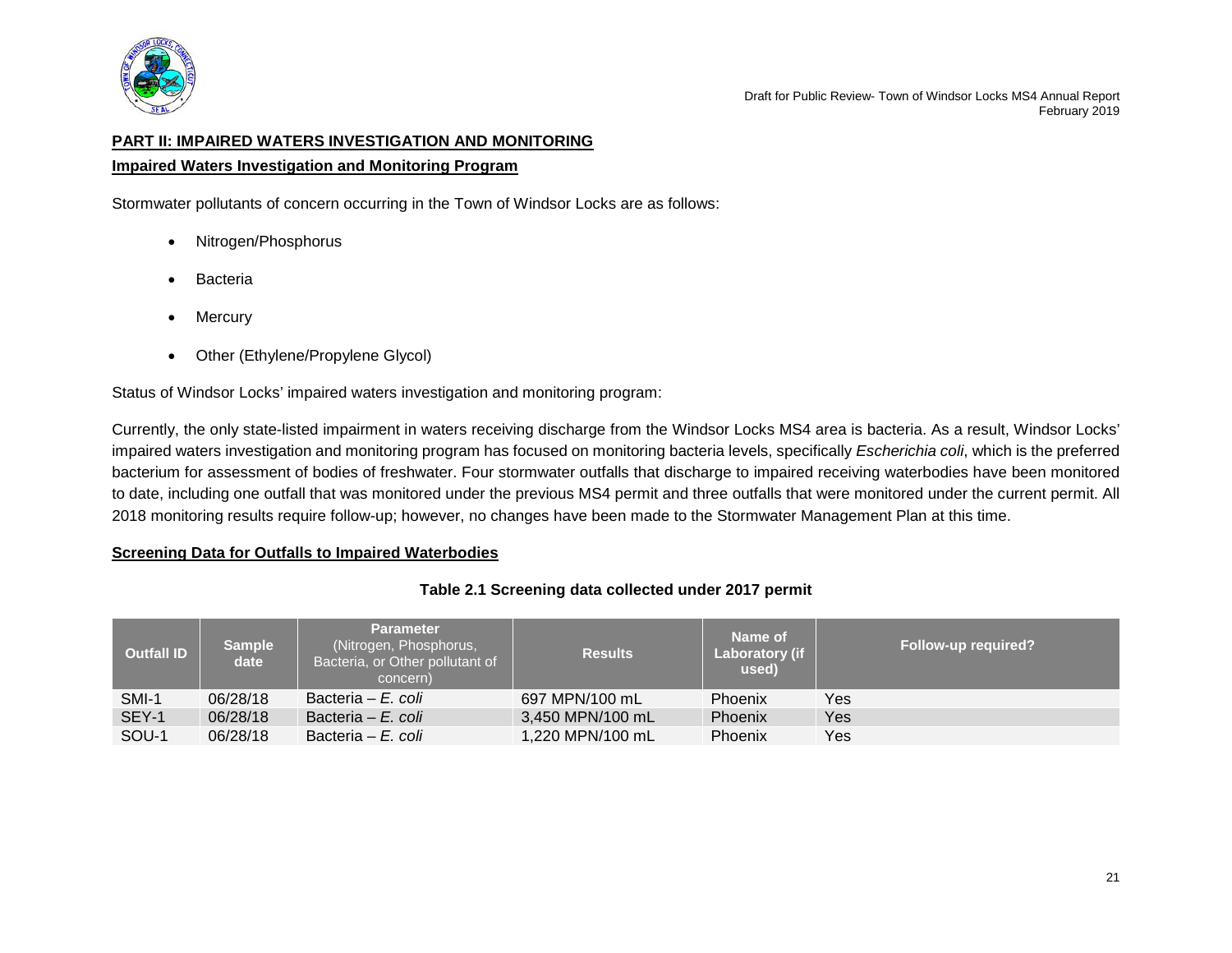

# **Table 2.2 Credit for screening data collected under 2004 permit**

| <b>Outfall ID</b> | <b>Sample</b><br>date i | Parameter<br>(Nitrogen, Phosphorus,<br>Bacteria, or Other pollutant  <br>of concern) | <b>Results</b> | <b>Name of Laboratory</b><br>(if used) | <b>Follow-up required?</b> |
|-------------------|-------------------------|--------------------------------------------------------------------------------------|----------------|----------------------------------------|----------------------------|
| WL-2/SM-Outlet    | 11/15/16                | Bacteria – E. coli                                                                   | 346 MPN/100 mL | Phoenix                                | No                         |

## **Follow-up Investigations**

The Town has not yet completed any follow-up investigations for outfalls exceeding the pollutant threshold.

# **Prioritized Outfall Monitoring**

The Town has not yet completed outfall screening for 50% of our outfalls to impaired waters; we will identify six outfalls among the highest contributors of pollutants of concern to monitor annually in our 2019 annual report.

# <span id="page-23-0"></span>**PART III: ADDITIONAL IDDE PROGRAM DATA**

## **Assessment and Priority Ranking of Catchments Data**

The Town has not yet assigned final IDDE priority rankings to catchments.

## **Outfall and Interconnection Screening and Sampling Data**

The Town has not observed dry weather discharges at screened outfalls to date. Additionally, the Town has not initiated wet weather illicit discharge sampling. Therefore, no sampling data are yet available.

# **Catchment Investigation Data**

The Town has not initiated wet weather illicit discharge sampling or catchment investigation for IDDE. Therefore, no sampling data are yet available.